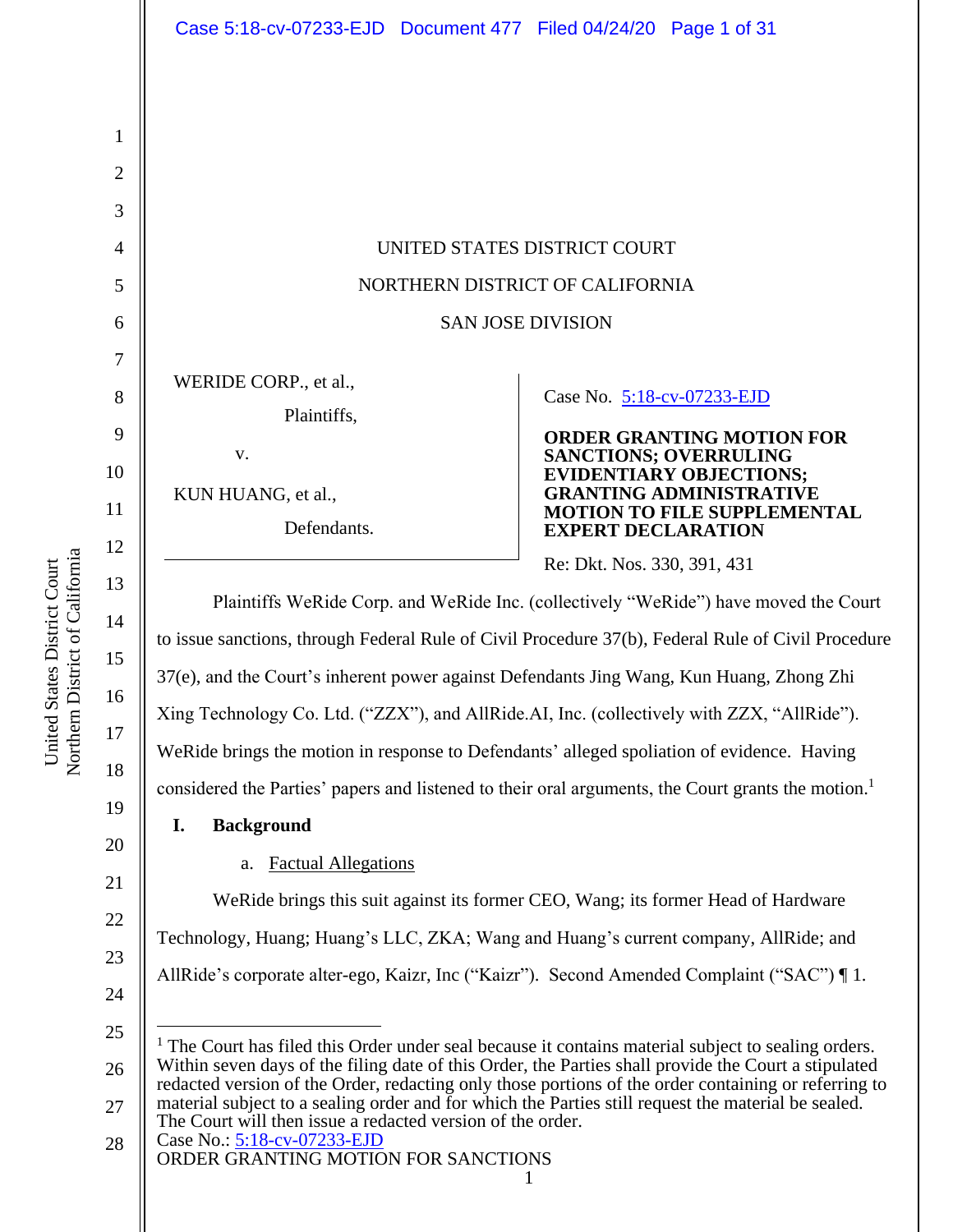10 11 12 Northern District of California Northern District of California 13 14 15 16 17 18

United States District Court

United States District Court

19

21

22

23

1

2 3 4 5 6 7 8 9 Against all Defendants, WeRide brings claims for trade secret misappropriation under the Federal Defend Trade Secrets Act (18 U.S.C. § 1836) and California's Uniform Trade Secrets Act (Cal. Civ. Code §§ 3426 *et seq.*) arising out of the alleged misappropriation of WeRide's trade secret source code. SAC ¶¶ 137-48, 149-60. Based on Wang's alleged false and damaging statements to WeRide's investors and potential investors, WeRide brings claims against him for Defamation and Intentional Interference with Prospective Economic Advantage. *Id.* ¶¶ 161-73, 174-90. Based on those alleged defamatory statements, his alleged solicitation of WeRide employees to join AllRide, and his alleged use of WeRide's confidential information, WeRide also brings claims against Wang for Breach of Contract and Intentional Interference with Contract. *Id.* ¶¶ 201-09, 219-29. Against Huang, WeRide bring claims for Breach of Fiduciary Duty and Duty of Loyalty, and Breach of Contract arising from his alleged theft of source code and other confidential material belonging to WeRide, and from his alleged solicitation of WeRide employees to join AllRide. *Id.* ¶¶ 191-200, 210-18. WeRide brings claims against AllRide and Kaizr for Actual Fraudulent Transfer (Cal. Civ. Code § 3439.04(a)(1)), Constructive Fraudulent Transfer (Cal. Civ. Code §§ 3439.04(a)(2) and 3439.05), and Common Law Fraudulent Conveyance stemming from AllRide's alleged fraudulent transfer of its business to Kaizr. SAC ¶¶ 230-41, 242-51, 252-60. In January 2018, WeRide alleges, it removed Wang as CEO and that he then executed a

20 24 separation agreement that included a non-disparagement provision. *Id.* ¶¶ 51-53. Huang was employed at WeRide at that time. *See id.* ¶ 75. Both Wang and Huang executed a confidentiality agreement that was required of all WeRide employees. *See id.* ¶¶ 43, 52, 84. WeRide alleges that Wang then founded AllRide to compete with WeRide, but he attempted to hide this conduct. *Id.* ¶¶ 56-59. Through the summer and early fall of 2018, Wang allegedly began disparaging WeRide to actual and potential investors. *Id.* ¶¶ 60-73. WeRide alleges that his statements caused investors to withhold or delay tens of millions of dollars of funding. *Id.* ¶¶ 68-73.

Case No.: 5:18-cv-07233-EJD 25 26 27 28 In June and July 2018, Wang allegedly recruited Huang to AllRide. *See id.* ¶ 86. WeRide contends that by July 2018, Huang was secretly working for AllRide while still technically employed by WeRide. *See id.* ¶¶ 88, Landes Ex. 41. During this time, Huang allegedly

ORDER GRANTING MOTION FOR SANCTIONS

 $\mathcal{D}_{\mathcal{L}}$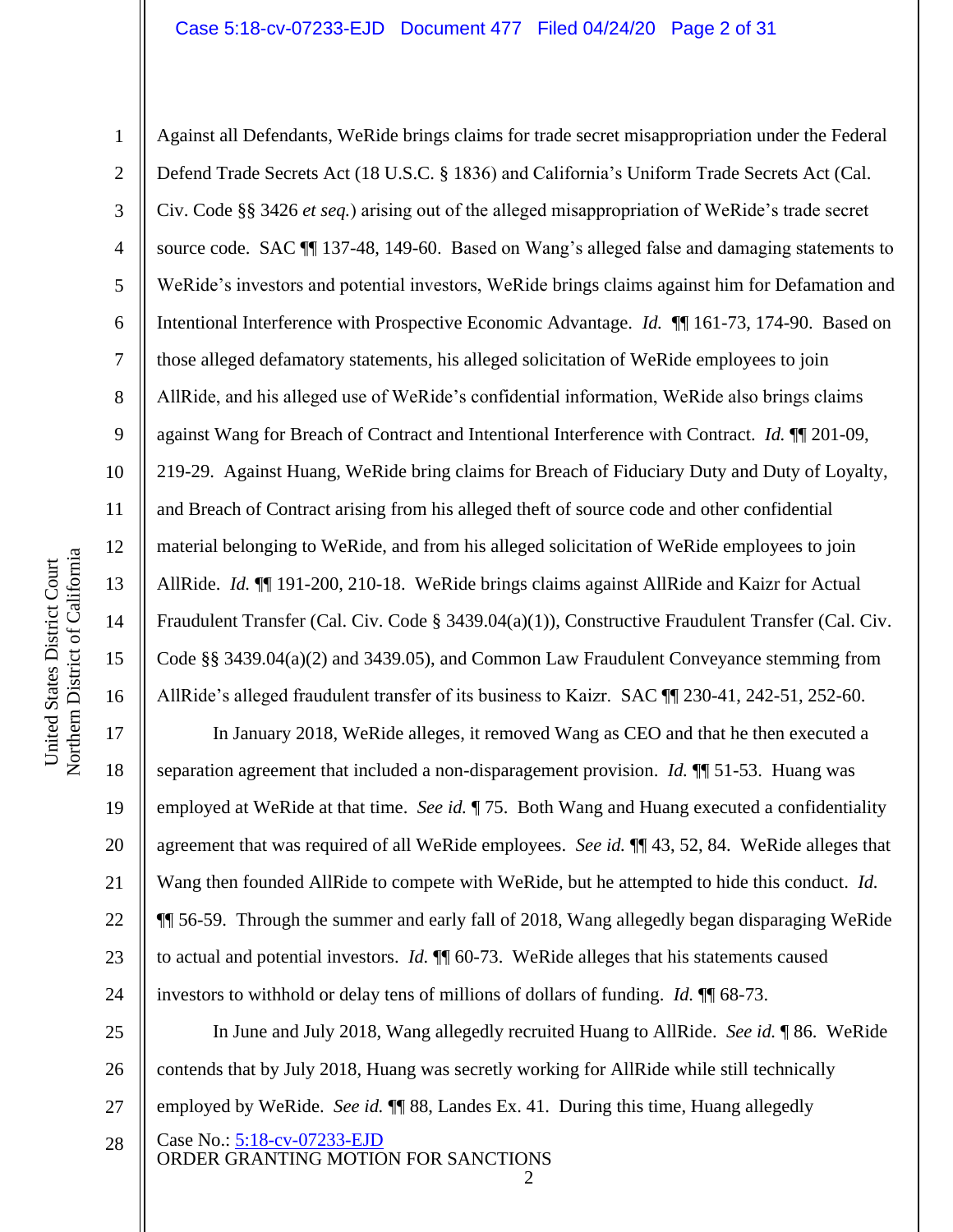### Case 5:18-cv-07233-EJD Document 477 Filed 04/24/20 Page 3 of 31

10 11 12 Northern District of California Northern District of California 13 14 15

United States District Court

United States District Court

1

2

3

4

5

6

7

8

9

downloaded an unusually large amount of data from WeRide's servers. SAC ¶¶ 101-02. WeRide had issued Huang two company-owned laptops: a personal MacBook and a shared Lenovo. *Id.* ¶ 105. WeRide alleges that in June and July, Huang inserted three USB devices into the Lenovo. *Id.*  $\parallel$  107. On August 7, 2018, Huang allegedly created a series of folders on at least one of the USB devices. *Id.* ¶ 108. The folders appear to match folders on the Lenovo laptop, indicating that he copied folders from the Lenovo to the USB device. *Id.* ¶ 108. Huang also allegedly attempted to solicit other WeRide employees to AllRide. *Id.* ¶¶ 86-88. On July 31, 2018, Huang met with a WeRide executive and they agreed that, based on his solicitation of WeRide employees, he would end his employment with WeRide on August 13, 2018. *Id.* ¶ 89. Over the next two days, Huang ran internet searches for "what is employee solicit and consequence" and "what is employee solicit consequence penalty." Kunkel Decl. ¶ 11 & Ex. C. Huang testified that he was worried that WeRide might sue him for soliciting WeRide's other employees. Landes Ex. 8 at 466:16-19. A few days later, on August 7, he re-formatted the MacBook completely erasing its memory, and he deleted multiple files from the Lenovo. *Id.* ¶ 106; Dkt. No. 34-3 ¶¶ 11-20. WeRide alleges that he returned the laptops on August 15—two days after his employment had ended. SAC ¶ 106.

16 17 18 19 20 21 22 23 24 25 On October 22, 2018, WeRide allegedly sent an investigator to an AllRide public recruiting event where Huang displayed a promotional video (the "Video"). *Id.* ¶ 112. The Video allegedly depicted an autonomous car capable of (1) fusing inputs from multiple sensors to create an HD map; (2) operating without a safety driver; (3) steering, accelerating, and braking smoothly; (4) detecting and stopping for pedestrians in crosswalks, and (5) changing lanes to pass a slower moving vehicle (the "Advanced Capabilities"). *See id.*; Dkt. 34-43 ¶ 17. WeRide further alleges that the hardware configuration of AllRide's car matches the hardware configuration of WeRide's cars; for example AllRide's car placed the radar sensors on the front-center of the roof, like WeRide, and both companies' cars use the same configuration of wires at the back of the car. SAC ¶ 117.

26

### b. Pre-Suit and Procedural History

Case No.: 5:18-cv-07233-EJD ORDER GRANTING MOTION FOR SANCTIONS 27 28 On October 1, 2018, WeRide sent Wang a cease-and-desist letter concerning his alleged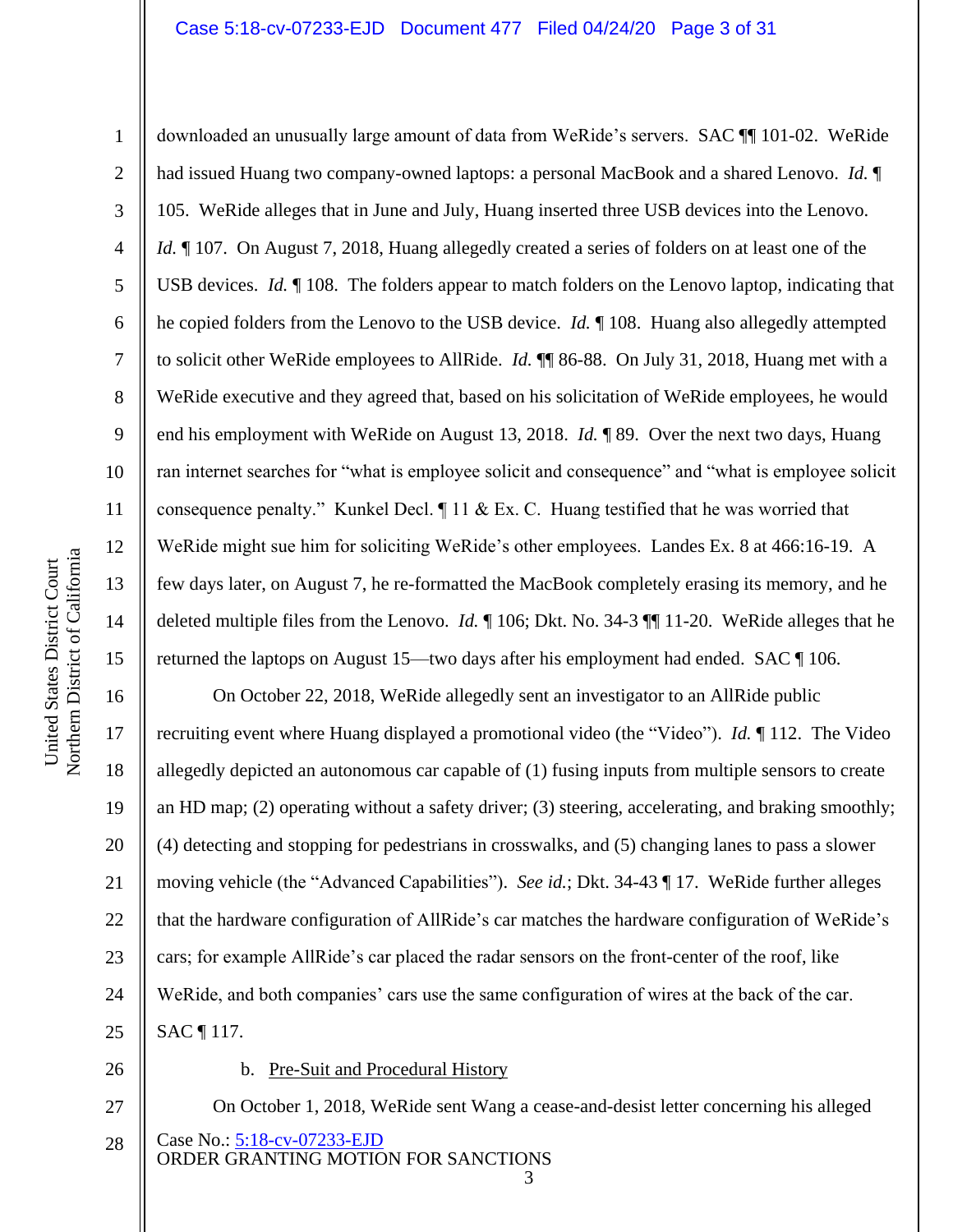### Case 5:18-cv-07233-EJD Document 477 Filed 04/24/20 Page 4 of 31

1

2

3

4

5

6

7

8

defamatory statements. Dkt. No. 72. The letter raised the possibility of litigation. *Id.* After WeRide learned of the Video, it sent Huang a cease-and-desist letter on November 15, 2018; his counsel acknowledged receipt of the letter. Landes Exs. 73, 74. Huang's counsel conferred with AllRide co-founder Patrick Lam on November 21, 2018 and Huang's counsel sent Lam a document hold notice on December 4, 2019. Landes Exs. 35, 40. Lam met with two other AllRide executives to discuss the hold notice, but AllRide took no further action to preserve documents until May and June 2019. LaFond Ex. 17 at 13. It was not until August 2019 that the hold notice was distributed more broadly in the company. *Id.*

9 10 11 12 13 14 15 16 17 18 19 20 21 22 23 24 WeRide filed its original complaint on November 29, 2018, and then moved for a preliminary injunction on December 23, 2018. Dkt. Nos. 1, 34. On March 22, 2019, the Court granted the motion for preliminary injunction as to Huang and AllRide, and denied it as to Wang. Dkt. No. 116. The Court enjoined AllRide and Huang from using or disclosing WeRide's alleged trade secrets or confidential information. *Id.* at 24. The preliminary injunction specifically prohibited the enjoined parties from "[d]estroying, concealing, disposing, deleting, removing or altering any and all documentation of any kind, whether paper or electronic, . . . data, drafts or other things or materials" that are related to WeRide's confidential material or information, or AllRide's source code. *Id.* The Court also ordered Huang to make several devices, including his AllRide-issued laptop, available for inspection by WeRide. *Id.* at 25. The Court allowed WeRide to take discovery from AllRide and Huang, and for the parties to take discovery of each other's source code. *Id.* at 26-27. The parties filed their Joint Case Management Statement on July 1, 2019—after AllRide says it discovered the mass destruction of email, but before it notified the Court or WeRide. Dkt. No. 163. AllRide represented to the Court that "counsel for AllRide and ZZX has discussed with its clients document retention obligations and hired both an outside consultant to assist in the acquisition of electronically stored information." *Id.* at 11.

Case No.: 5:18-cv-07233-EJD ORDER GRANTING MOTION FOR SANCTIONS 25 26 27 28 Discovery gave rise to several disputes. *See, e.g.*, Dkt. Nos. 139, 146, 149, 157, 170, 192. The Magistrate Judge considered these disputes and set a final hearing for August 16, 2019. *See* Dkt. No. 234. The night before the hearing, AllRide filed a letter with the Court disclosing that in

<sup>4</sup>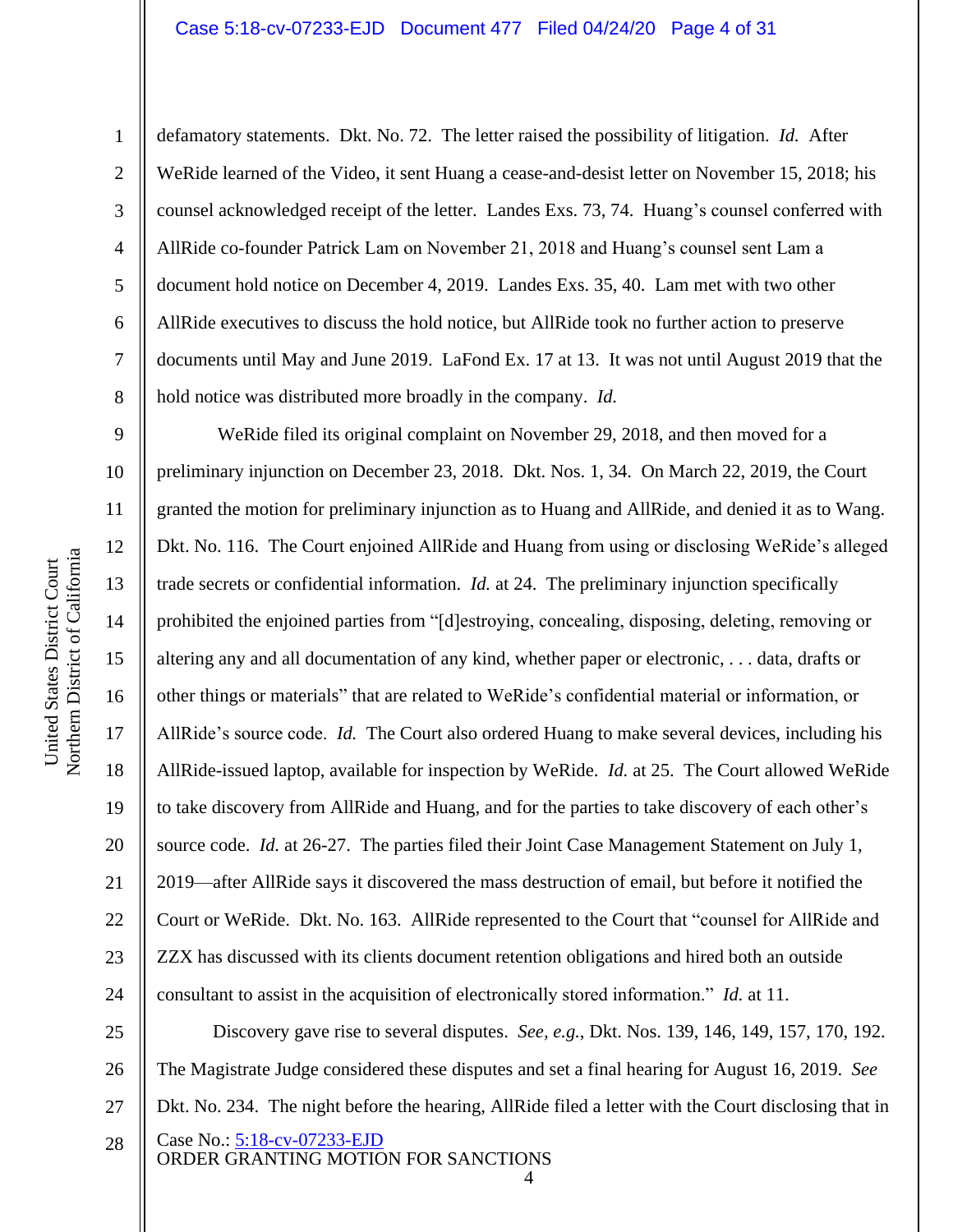mid-June 2019 it became aware that it had not turned off an auto-delete setting on the company's email server leading to the company-wide destruction of emails predating the middle of March 2019, and separately that several individual email accounts associated with Wang and his wife had been destroyed. Dkt. No. 231. The auto-delete function destroyed emails more than three months old. *Id.* The Magistrate Judge ordered the appointment of a neutral forensic inspector—FTI Consulting ("FTI")—to investigate that destruction and a special master to resolve any disputes related to FTI's investigation. Dkt. Nos. 266, 273.

Based on discovered evidence, WeRide moved, in the summer of 2019 to modify the preliminary injunction to enjoin Wang and the newly added defendants Kaizr and ZKA, and to compel Defendants to make additional sources of information available for discovery. Dkt. No. 166. The Court granted the motion so far as to bind Wang, Kaizr, and ZKA by the injunction and to order AllRide to make available any computers, servers, or cloud computing accounts where it had stored source code. Dkt. No. 342 at 14-17. Wang officially became AllRide's CEO in July 2019. Wang Decl. ¶ 24.

WeRide filed the present motion on October 23, 2019. Dkt. No. 330. Pursuant to the parties' stipulation, WeRide filed the motion, Wang, Huang, and AllRide each filed an opposition, WeRide filed a reply, AllRide filed a response to the reply, and WeRide filed a sur-reply. Dkt. No. 353. Huang filed evidentiary objections to WeRide's reply. Dkt. No. 391. AllRide filed an eleventh hour administrative motion for leave to file a supplement declaration from an expert. Dkt. No. 431. The Court held a hearing on February 27, 2020. Dkt. Nos. 446, 462.

21

1

2

3

4

5

6

7

8

9

10

11

12

13

14

15

16

17

18

19

20

### c. The Alleged Spoliation

22 23 24 25 26 Defendants' alleged spoliation can be broadly categorized as (1) the destruction of emails, through both the deletion of specific email accounts and through AllRide's company-wide automatic deletion of nearly all emails on its servers from its founding in June or July 2018 through March 2019, (2) five different categories of source code that AllRide or Huang allegedly spoliated, and (3) other spoliation by other means.

- 27
- Case No.: 5:18-cv-07233-EJD ORDER GRANTING MOTION FOR SANCTIONS 5 28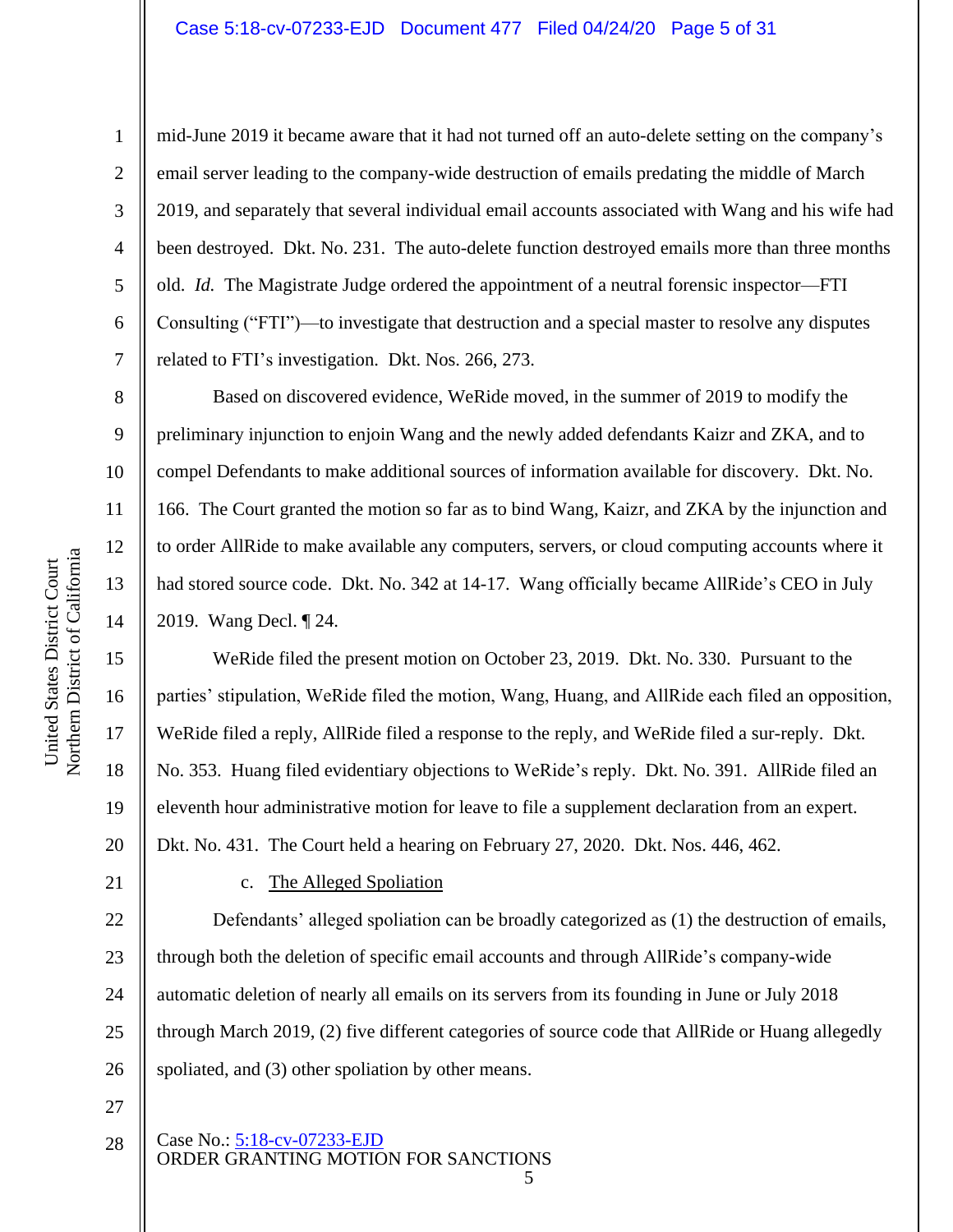3

4

5

6

7

8

### i. Destroyed Email

AllRide has repeatedly and in violation of its duty to preserve and this Court's preliminary injunction destroyed emails and other files. AllRide concedes this. AllRide has destroyed email in two ways: (1) by setting its email servers to automatically delete all emails older than 90 days and maintaining that setting despite knowledge that litigation was imminent, despite receiving the complaint, and despite this Court's March 22, 2019 preliminary injunction, and (2) by repeatedly destroying email accounts belonging to certain individuals after the original complaint was filed and after the preliminary injunction issued.

9

10

11

12

13

14

15

16

17

### A. The Automatic Deletion of All Emails After 90 Days

AllRide created its email server with Microsoft Office 365 in July 2018. Landes Ex. 83. At the direction of co-founder Peijian Gu, the company changed the default settings of the server so that all emails would be deleted after 90 days, instead of the default setting to preserve emails for two years before archiving them. Landes Ex. 11 at 249:1- 20; Landes Ex. 12 at 37:21-38:20. AllRide represents that it took this action to save a few hundred dollars a month. *See* Landes Ex. 12 at 55:2-59:7; Landes Ex. 4 at 268:15-269:4. FTI was not able to determine whether this action was intentional because AllRide employees provided "inconsistent" information during its investigation. Landes Ex. 84 at 19.

Case No.: 5:18-cv-07233-EJD 18 19 20 21 22 23 24 25 26 27 28 The auto-deletion setting remained in place until on or around June 17, 2019, meaning that nearly all emails sent over AllRide's servers from June or July 2018 through March 2019 were destroyed. Dkt. No. 231; Pickles, Ex. B at 250:7-13, 253:20-254:11, 257:5-15; Pickles Ex. C at 43:7-44:12; Ex. D, at 134:15-25, 145:13-17. After working with Microsoft, AllRide has been able to recover or find some emails from this period—primarily emails that were sent to or received from separate email systems. Pickles Exs. E, F. This time period covers Huang's arrival at AllRide and any communications he may have had with AllRide before he left WeRide, and the critical period—August, September and October 2018—where AllRide developed the technology to pilot the car in the Video. The deleted emails include weekly reports detailing progress and projects sent from AllRide's engineers to Huang and Wang. Landes Ex. 3 at 359:19-360:1;

6

ORDER GRANTING MOTION FOR SANCTIONS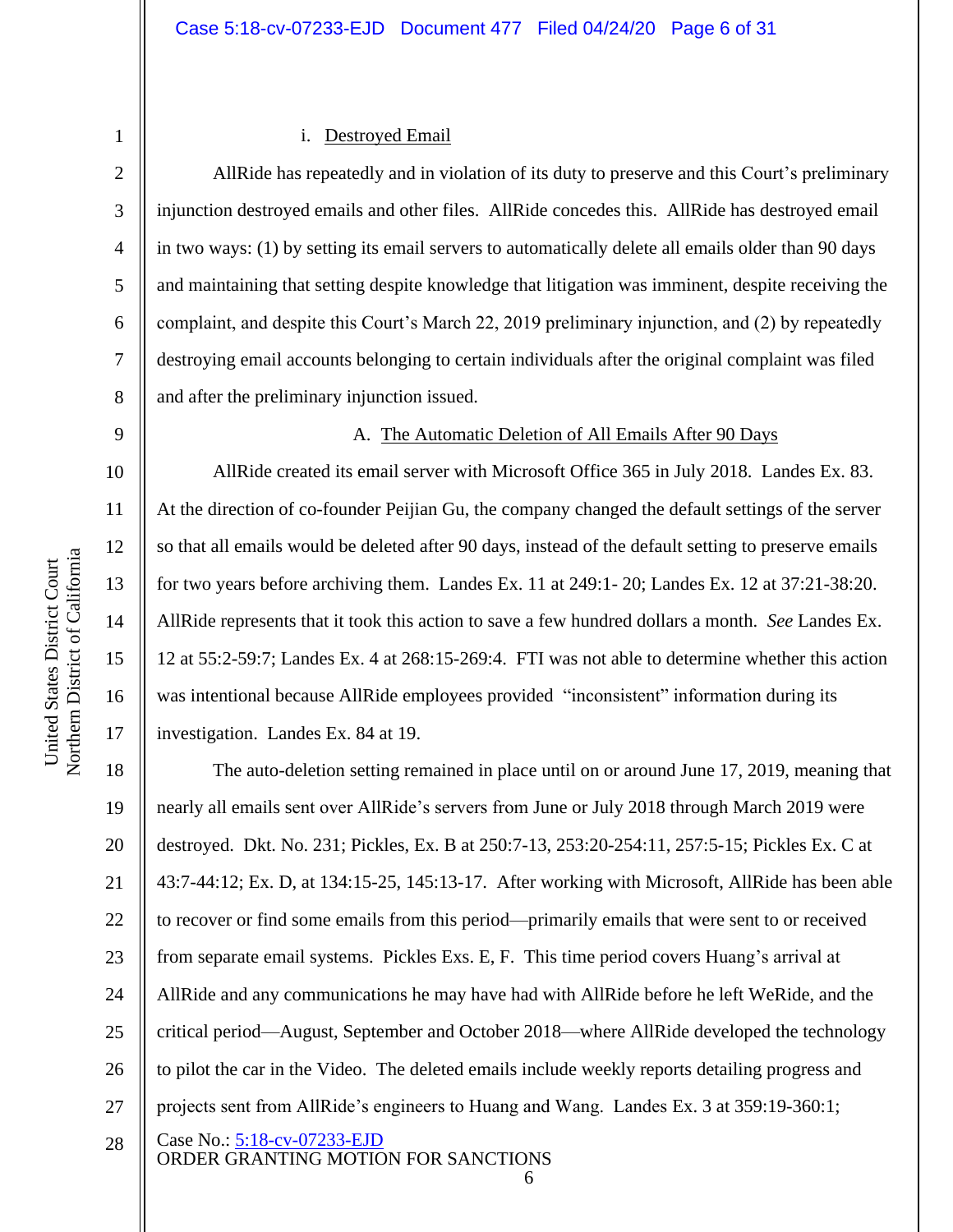Landes Ex. 8 at 547:8-549:21. No later than August 15, 2018, Huang instructed AllRide's engineering team to send these weekly reports. Landes Ex. 3 at 359:19-360:1; Landes Ex. 8 at 547:8-549:21. Huang specifically requested that the engineers identify the particular files names of the code that they worked on. *See* Landes Ex. 8 at 566:19-567:14; Landes Ex. 25. These reports were not preserved outside of email. Ex. 8 at 567:15-23. AllRide has not produced any of these reports pre-dating November 2018. Mot. at 5. Additionally, any internal email banter among the engineers, executives, or other employees about the development of AllRide's technology has been lost.

9 10 11 12 13 14 15 16 On August 15, 2019—the eve of a hearing concerning six motions to compel—AllRide's counsel represented to the Magistrate Judge that they first learned of the mass destruction of email in June 2019. Dkt. No. 231. For each month between July 2018 and February 2019, AllRide has been able to recover or otherwise collect between 85 and 582 emails for its 15 custodians. Landes Ex. 30. Between March and August 2019, the number of collected emails jumps to between 4,116 and 8,328. Landes Ex. 31. The number of emails collected per month from Kun Huang's Microsoft email account between July 2018 and February 2019 range from 0 to 48, while the numbers collected between March and August 2019 range from 845 to 1682. Mot at 12. For Dr. Yahui Liu, an AllRide software engineer and AllRide's Rule 30(b)(6) witness for its technical development, AllRide collected between 0 and 11 emails per month from July 2018 and February 2019, and between 184 and 552 emails per month from March and August 2019. *Id.* AllRide's Rule 30(b)(6) witness on the email destruction testified that its scale "cannot be quantified." Landes Ex. 11 at 174:16-20.

### B. Destroyed Email Accounts

Case No.: 5:18-cv-07233-EJD ORDER GRANTING MOTION FOR SANCTIONS 7 23 24 25 26 27 28 AllRide also destroyed specific email accounts assigned to or used by Huang, Wang, and Wang's wife—who owns AllRide's parent company. Even though Huang has stated under oath that he did not have any interactions with AllRide until August 2, 2018 (Landes Ex. 8 at 582:1- 588:18), his personal emails indicate that AllRide created the kun.huang@allride.ai email account around July 22 or 23, 2018. Landes Ex. 41. The forensic analysis of his laptop also indicated that

1

2

3

4

5

6

7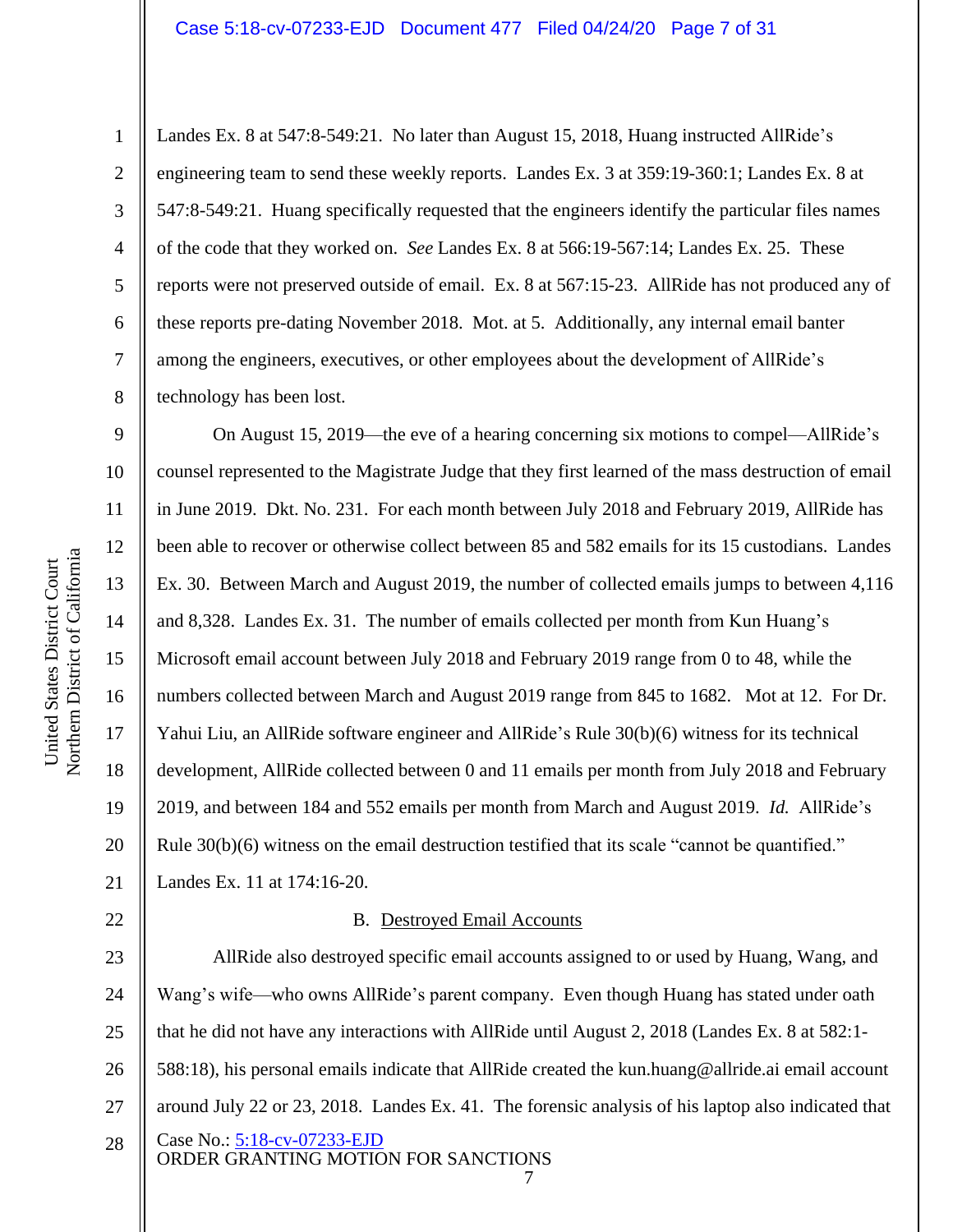### Case 5:18-cv-07233-EJD Document 477 Filed 04/24/20 Page 8 of 31

Northern District of California Northern District of California United States District Court United States District Court

Huang logged into the test@allride.ai email on or around July 24; he also accessed WeRide's source code earlier that day. Kunkel Decl.  $\P$  6-10; Kunkel Ex. D; Collins Decl.  $\P$  8.<sup>2</sup> Huang testified that he "d[id not] know" why AllRide had created an email account for him in July 2018. Landes Ex. 8 at 582:1-588:18. Forensic analysis of his laptop indicates the he accessed AllRide's Microsoft Office account on July 24, 2018, a few hours after he accessed WeRide's source code repository. Kunkel Decl. ¶ 12. In August, AllRide destroyed the original kun.huang@allride.ai email account and then recreated it on the 13th. *See* Landes Ex. 11 at 119:5-123:22. The test@allride.ai account was omitted from a list of AllRide's email accounts current to the litigation, leading WeRide to conclude that it too has been destroyed. LaFond Decl. ¶ 9.

15 16 Sometime in the summer of 2018, AllRide created the email account jing@allride.ai for Wang because the company did not want him to communicate sensitive information to his personal Yahoo account. Boroumand Smith Ex. 1 at 20:5-21:1. Wang used the jing@allride.ai account for business connected to AllRide. Wang Decl. ¶ 5. Wang represents that he was uncomfortable using this email account because he feared it would lead people to believe that he had a more formal role with AllRide than he contends that he did. Wang Decl.  $\P$  6-7, 16. In December 2018—after the original complaint had been filed—Wang represents that he told Gu he intended to cease using jing@allride.ai. Wang Decl. ¶ 7; Wang Dep. at 24:2-20, 97:18-98:8. AllRide then destroyed the email account. Landes Ex. 10 at 24:2-20, 97:18-98:8. From other

19

17

18

1

2

3

4

5

6

7

8

9

10

11

12

13

14

<sup>20</sup> 21 22 23 24 <sup>2</sup> Huang objects to WeRide arguing that the test@allride.ai email account was spoliated in its Reply (*see* Dkt. No. 387 at 2-4), when it did not argue that email account had been spoliated in its original motion. Dkt. No. 391. However, WeRide raised that argument in response to Huang's argument that, while still employed by WeRide, he only accessed the test@allride.ai email account, not the kun.huang@allride.ai email account. *See* Dkt. No. 370 at 9, 24. Accordingly, the Court overrules the objection. To the extent that Huang objects to the Reply Declaration of WeRide's computer forensics expert Michael Kunkel for offer new evidence and arguments in reply, that objection is overruled for the same reason—the Court finds that WeRide properly offers Kunkel's reply declaration in response to arguments that Huang raised in his opposition.

<sup>25</sup> Huang also objects to both of Kunkel's declarations on the grounds that his declarations lack foundation, are speculative, are based on hearsay, and are inadmissible under Federal Rule of

<sup>26</sup> 27 Evidence 702. Dkt. No. 370 at 13 n.6; Dkt. No 391. The Court disagrees. Kunkel's testimony is based on his analysis of Huang's surrendered devices, and Kunkel is qualified, for the purposes of this motion, to offer opinions based on his analysis of the devices. *See* Kunkel Decl. ¶¶ 2-3 & Ex.

Case No.: 5:18-cv-07233-EJD ORDER GRANTING MOTION FOR SANCTIONS 28 A. That objection is overruled as well.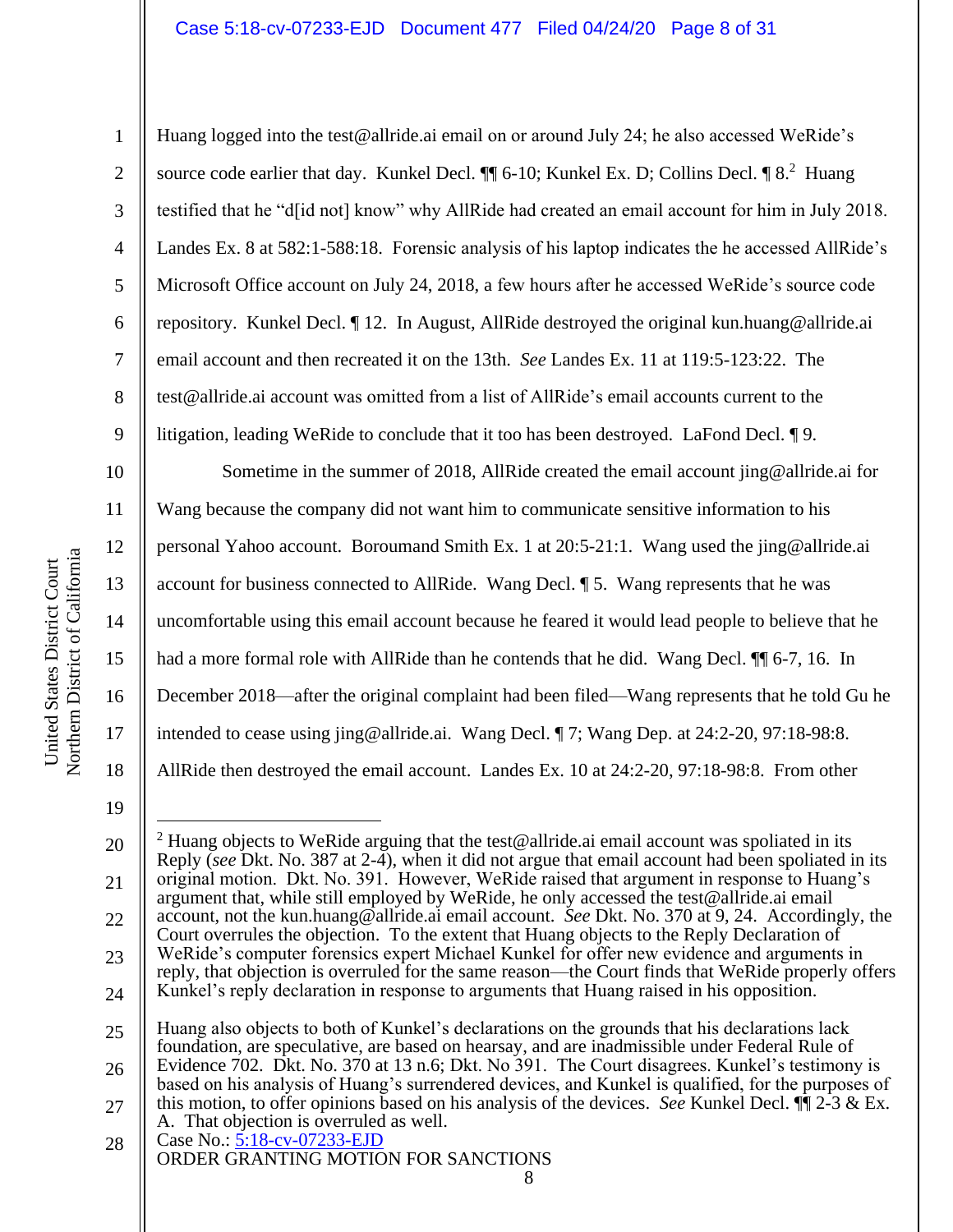### Case 5:18-cv-07233-EJD Document 477 Filed 04/24/20 Page 9 of 31

1

2

3

5

7

8

9

11

12

13

14

15

16

17

18

23

4 6 10 sources, AllRide has recovered at least 2,428 emails "associated" with jing@allride.ai. Barce Decl. ¶ 13(b) & Ex. B at 1. After destroying that email account, AllRide created another email account for Wang, jack@allride.ai. Ex. 7 at 126:21-128:25. Wang represents that this email address was created so that AllRide employees could send emails to him while another AllRide executive, Gu, would monitor the account. Boroumand Smith Ex. 1 at 123:6-16, 124:8-17; Wang Decl. ¶ 17. AllRide destroyed this email account in February 2019. Landes Ex. 4 at 312:17- 313:2; Landes Ex. 16 at 5. From other sources, AllRide has been able to recover 613 emails "associated" with jack@allride.ai. Barce Del.  $\P$  13(a) & Ex. B at 1. A third email account for Wang, jw@kaizhe.ai was also created and destroyed at some point. Landes Ex. 10 at 156:22- 157:9; Landes Ex. 42 at -082.

Rongrong Guo, Wang's spouse and the owner of AllRide's parent company, has had two @allride.ai email accounts. After the Court issued the preliminary injunction, Guo instructed AllRide to destroy her first account, rongrong@allride.ai because, she represents, it had been subjected to a phishing attack. Landes Ex. 5 at 222:5-223:2, 230:1-232:15; Pickles Ex. H at 191:13-193:2. AllRide was able to recover at least 3,620 emails from her deleted account. Barce Decl. ¶ 13(c) & Ex. B at 1. After her initial email account was deleted, AllRide created a new email account for her, alice@allride.ai; however, she has for decades used "Lauren" not "Alice" as an Anglicized. Landes Ex. 5 at 19:24-20:4; 244:19-245:13.

19 20 21 22 Summing up, AllRide has destroyed the following six email accounts: kun.huang@allride.ai in August 2018, test@allride.ai at an unknown time, jing@allride.ai after the complaint was filed, jack@allride.ai after the complaint was filed, jw@kaizhe.ai at an unknown time, and rongrong@allride.ai after the preliminary injunction issued.

### C. FTI's Investigation

Case No.: 5:18-cv-07233-EJD ORDER GRANTING MOTION FOR SANCTIONS 24 25 26 27 28 As directed by the Court, FTI undertook the following tasks as part of its investigation: (1) quantifying and qualifying the scope of AllRide's document/email destruction, (2) recovering, to the extent possible using commercially reasonable efforts, any documents destroyed, and (3) describing, to the extent possible, the nature and contents of any destroyed documents that cannot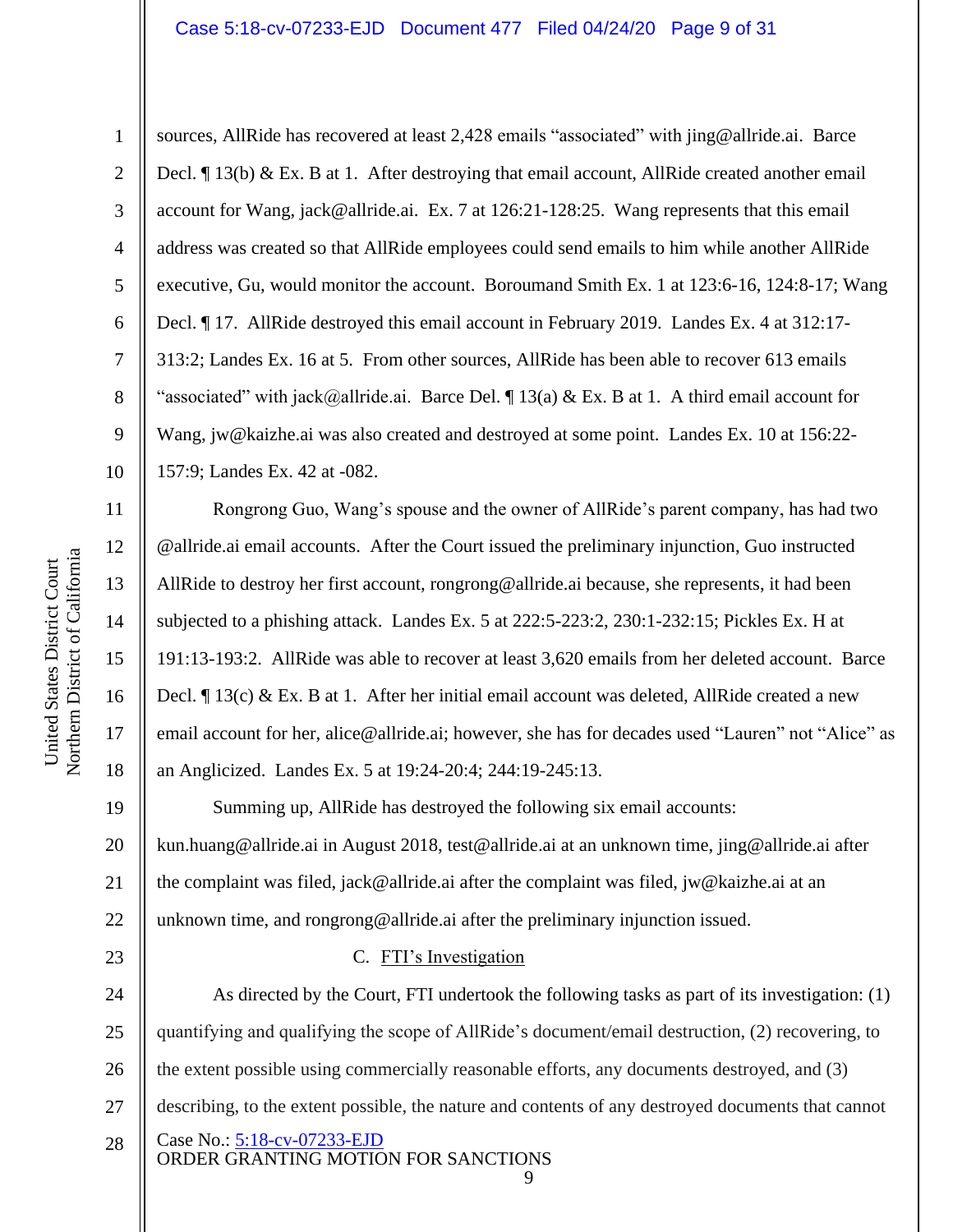### Case 5:18-cv-07233-EJD Document 477 Filed 04/24/20 Page 10 of 31

2 3 4 5 6 be recovered. Dkt. No. 266; Landes Ex. 84 at 2; LaFond Ex. 17 at 2; LaFond Ex. 18 at 2. FTI could not reach a conclusion as to the extent or scope of the email destruction, or to the significance of the destroyed emails. LaFond Ex. 11 at 18:7-21:22; Pickles Ex. at 93:10-20, 115:20-24, 121:8-14, 124:20-125:16, 133:16-135:4, 150:3-9. FTI did not investigate and did not reach a conclusion as to whether the AllRide deliberately destroyed email because of this litigation.

### ii. Source Code

WeRide argues that AllRide and/or Huang have spoliated, or otherwise failed to produce, five categories of source code: (1) source code that AllRide developed before August 24, 2018 (the "August 2018 Source Code"), (2) the source code actually used by the autonomous car in the Video (the "October 2018 Source Code"), (3) source code developed by former AllRide employees Wu Wei and Dongxiang Xu, (4) source code saved on Huang's AllRide-issued laptop, and (5) source code AllRide stored in a OneDrive repository.

AllRide has kept and accessed its source code in different ways. Originally, it stored its code in a repository housed on Amazon Web Services. Landes Ex. 47 ¶¶ 2-3. In August 2018, AllRide used a program call Git to access it. *Id.* ¶ 3; Ohlman Decl. ¶ 23. In October 2018, AllRide began using Phabricator to make modifications to the source code. Landes Ex. 47 ¶ 3; Ohlman Decl. ¶ 23. Phabricator automatically generates and sends an email detailing revisions whenever someone changes the stored code. *See* Landes Ex. 6 at 204:14-205:8; Landes Ex. 27. In June 2019, AllRide transitioned from Phabricator to another program called GitLab. Landes. Ex. 47 ¶ 4. The actual transition of the code was done, at least in part, manually. Landes Ex. 6 at 201:6-204:10. AllRide has use GitLab since then. Landes Ex. 47 ¶ 4. Both Phabricator and GitLab interact with Git, so that Git automatically tracks and logs all changes (called "commits") to the source code. *Id.* ¶¶ 5-6. These "git logs" show what modifications are made to which specific file, when the modifications were made, and by whom. *Id.* ¶ 5; Ohlman Decl. ¶ 11.

27

### A. The August 2018 Source Code

Case No.: 5:18-cv-07233-EJD ORDER GRANTING MOTION FOR SANCTIONS WeRide contends that AllRide has not produced any source code developed before August

10

1

7

8

9

10

11

12

13

14

15

16

17

18

19

20

21

22

23

24

25

26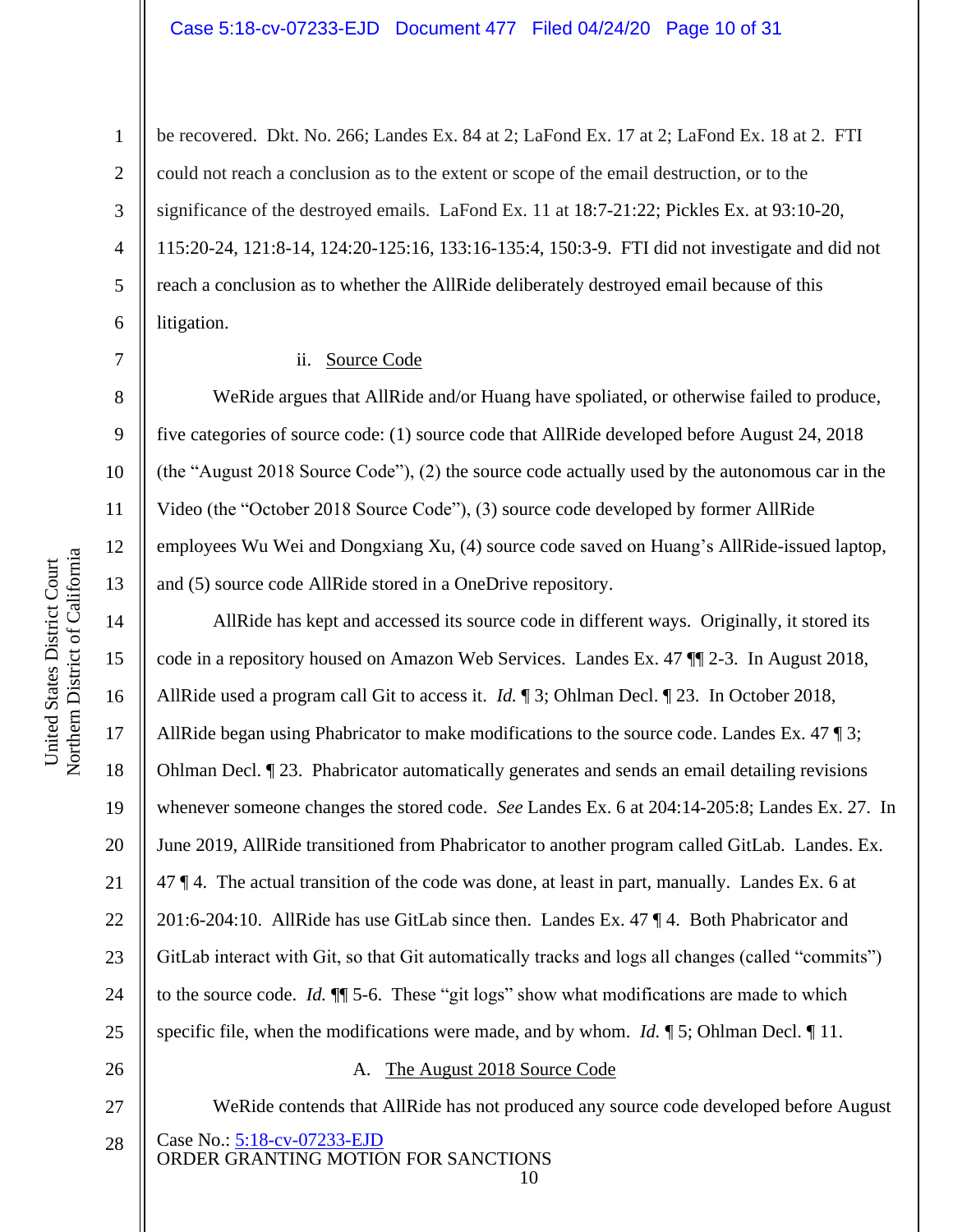United States District Court

United States District Court

24, 2018. While arguing against WeRide's first preliminary injunction motion, Huang represented to the Court that when he officially started at AllRide on August 13, 2018, he "joined an existing team of engineers . . . that were already developing the technology." Dkt. No. 70-1 ¶ 25. Liu confirmed that AllRide began modifying open source code before Huang joined. *See* LaFond Ex. 1 at 100:8-14, 104:10-13; LaFond Ex. 3 at 142:14-144:7. However, the code and accompanying logs produced by AllRide (the "Produced Code") postdate August 24, 2018. Dec. 13, 2019 Walter Decl. ¶ 17(a). AllRide calls this argument a red herring because Huang had only started working at AllRide a little over a week before, and because the Produced Code is complete from August 24, 2018 through October 22, 2018.

10

1

2

3

4

5

6

7

8

9

### B. The October 2018 Source Code

18 19 20 21 WeRide and AllRide fiercely contest whether the Produced Code is the actual 2018 Source Code or whether the 2018 Source Code has been withheld, hidden, or otherwise spoliated. When WeRide's retained expert, Dr. Matthew Walter, analyzed the Video, he concluded that the car demonstrated Advanced Capabilities that AllRide could not have conceivably developed through independent means in the relatively short time that the company had existed. Dkt. No. 34-14; Landes Ex. 59 ¶ 17. WeRide contends that AllRide must have used WeRide's misappropriated code to develop the Advanced Capabilities. Huang and AllRide represented to the Court that they had developed the technology "quickly" with a "pre-existing" team of engineers. Landes Exs. 53 at 7-8, 55 ¶ 25; *see also supra* § I.c.ii.A. AllRide has also indicated that they developed the October 2018 Source Code by building on a base of open source Autoware code. Landes Ex. 47 ¶ 14.

Case No.: 5:18-cv-07233-EJD 22 23 24 25 26 27 28 On or around May 21, 2019, AllRide software engineer Liu exported from Phabricator the AllRide source code that, he and AllRide represent, existed in October 2018. Landes Ex. 47 ¶ 8. Liu then—as AllRide's corporate designee—testified on June 6 and 7, 2019 about the autonomous driving capabilities demonstrated in the Video. For example, he testified as follows about changing lanes to pass a slower vehicle—one of the Advanced Capabilities: There are two vehicles in the same lane. [One] is our car; [one] is the obstacle car. When we are moving and detect that at some certain

### ORDER GRANTING MOTION FOR SANCTIONS

<sup>11</sup>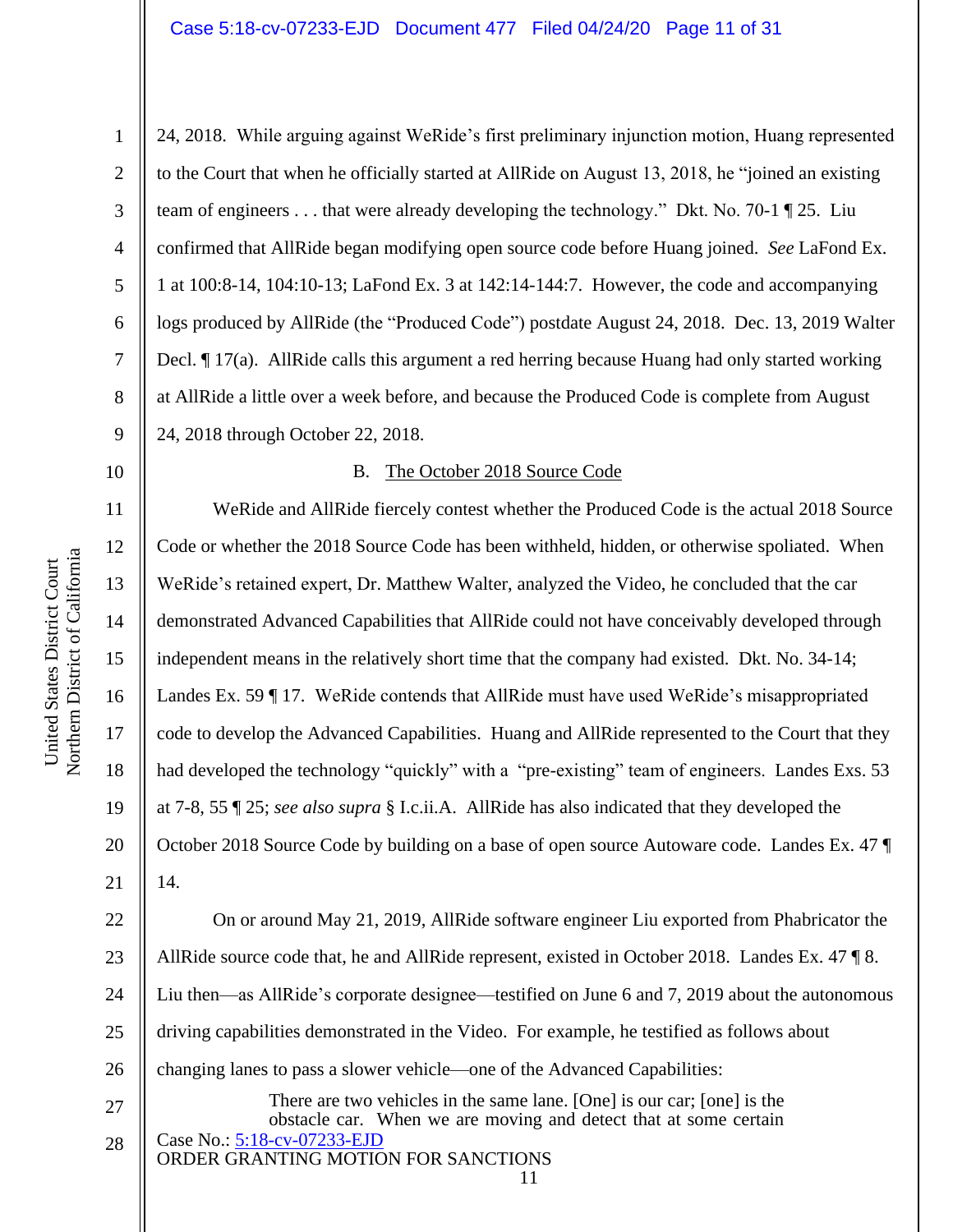### Case 5:18-cv-07233-EJD Document 477 Filed 04/24/20 Page 12 of 31

distance ahead of us there is an obstacle, we would analyze it and try to decide the distance between us and its speed. Based on the speed, we would follow for a while. If it moves really slow, below a certain threshold, our car would change lane[s] and continue to move on. That's what I saw demonstrated in the video.

Landes Ex. 1 at 127:16-128:8. AllRide made the exported code—the "Produced Code"—and the corresponding git logs available to WeRide for inspection on or around July 5, 2019. Landes Ex. 47 ¶¶ 7-9.

Based on Walter's analyses, WeRide contends that the Produced Code cannot perform the capabilities described by Liu, meaning the Produced Code is not the actual October 2018 Source Code. In other words, WeRide argues that the Produced Code is faked, was not used in the Video, and is irrelevant to the merits of this case. For example, Walter opined that

*See* Landes Ex. 46 ¶ 9.

Additionally, when Walter first analyzed the Video, he opined that it showed the use of an HD Map, one of the Advanced Capabilities. Dkt. No. 34-43  $\parallel$  23-24.

**Landes Ex. 36 | 14 (citing Jun. 6,** 

2019 Liu Dep. Tr. at 74:11-18).

 $Id. \P[14-15.$ 

AllRide insists that the Produced Code is the October 2018 Source Code. In response to Walter's analysis, Liu executed two declarations on September 23, 2019 and October 3, 2019. Landes Exs. 47, 48. Liu stated that AllRide made use of waypoints to carry out the functionalities depicted in the Video. *See, e.g.*, Landes Ex*.* 47 ¶ 25; Landes Ex. 48 ¶¶ 13, 15, 21. Waypoints are not source code, but rather are similar to geographic coordinates that provide instruction to source code. Landes Ex. 49 ¶ 15.

12

25 26

Case No.: 5:18-cv-07233-EJD ORDER GRANTING MOTION FOR SANCTIONS Landes Ex. 47 **[14-15.**]

1

2

3

4

5

6

7

8

9

10

11

12

13

14

15

16

17

18

19

20

21

22

23

24

27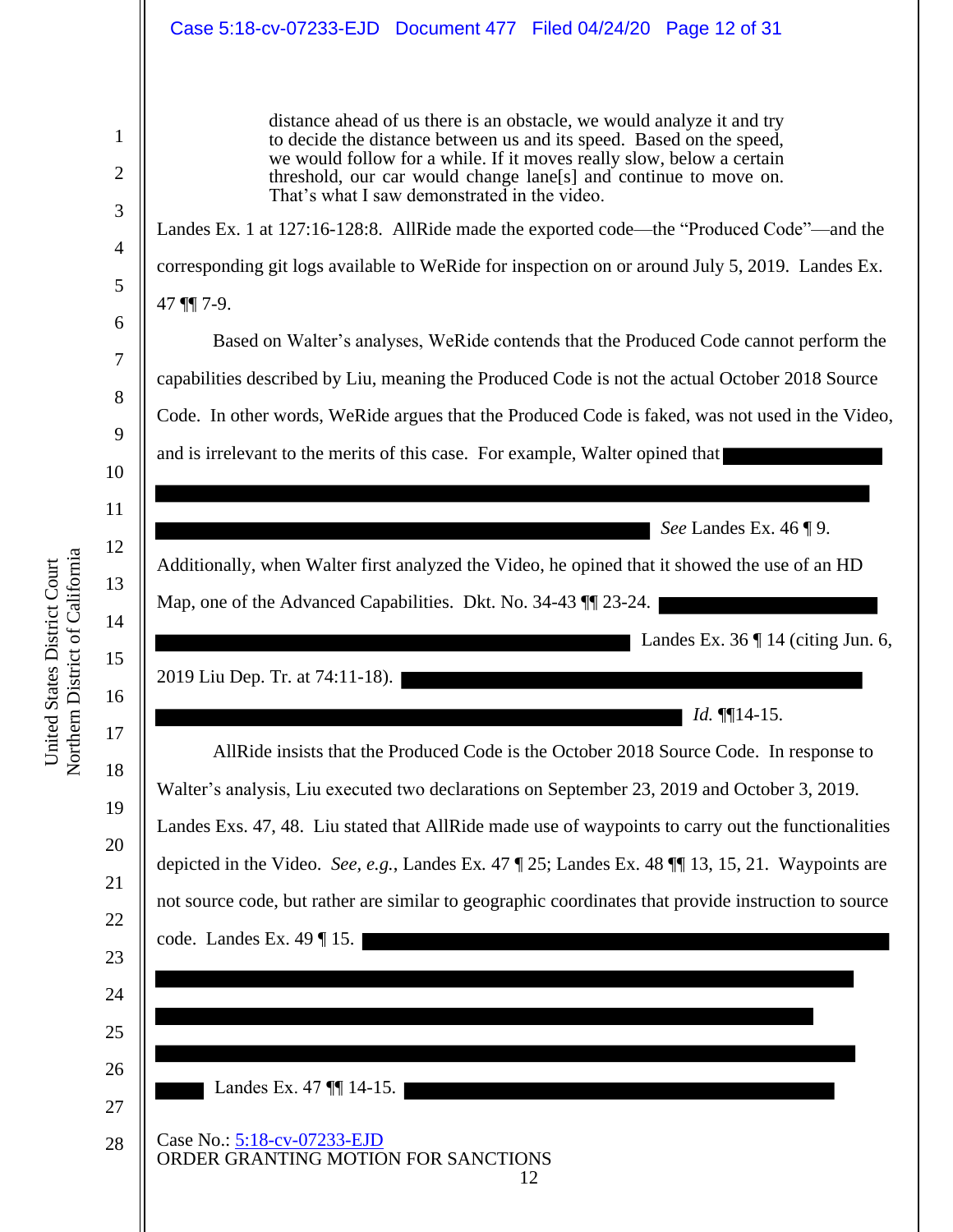AllRide did not keep the waypoint files that AllRide used for the Video, so they cannot be produced to WeRide. *Id.* ¶ 26.

Landes Ex. 47  $\sqrt{25}$ . He disclosed that

AllRide retained Matthew Ohlman as an expert to "to test WeRide's speculation that [AllRide's] code was somehow different than what was previously made available." AllRide Opp'n at 8. Mr. Ohlman compared the Produced Code to the source code presently stored in AllRide's repositories, and he concluded that they are the same. Ohlman Decl. ¶¶ 45-52. He also examined whether the Produced Code had been tampered, and concluded that it had not. *Id.* ¶¶ 53-64. He opined that there was no evidence that the git logs for the Produced Code had been altered. *Id.* ¶ 65. AllRide submits declarations from two other experts, Dr. Jeffrey Miller and Dr. Daniel Watzenig. Miller opined that lane change maneuver depicted in the Video would be possible by use of the Produced Code, waypoints files, and a remote control. Landes Ex. 49 ¶¶ 9- 12. Watzenig opined that Autoware version 1.7.0, with minor modifications, was capable of performing the maneuvers shown in the Video. Watzenig Decl. ¶¶ 4, 15-23. He did not opine as to whether the car in the Video actually used Autoware version 1.7.0 to achieve those maneuvers and he did not examine the Produced Code. *Id.* ¶¶ 4, 13, 23. Two WeRide employees, after viewing the Video, surmised that AllRide had used Autoware for the "route planning map" capability performed by the car. Watzenig Suppl. Decl. Ex.  $A$ .<sup>3</sup> That is not one of the Advanced Capabilities.

20

1

2

3

4

5

6

7

8

9

10

11

12

13

14

15

16

17

18

19

### C. Source Code Developed by Wu Wei and Dongxiang Xu

21 22 23 24 25 WeRide contends that AllRide has failed to produce code relating to pedestrian detection one of the Advanced Capabilities—that was developed by two individuals, Wu Wei and Dongxiang Xu who are no longer with AllRide. Documents recovered from Huang's devices indicate that they were the "owners" of "[c]rosswalk obstacle detecgtion [*sic*]," which was at least 80 percent complete before November 4, 2018. Landes Exs. 13-15; LaFond Ex. 4 at 95:12-96:8.

26

ORDER GRANTING MOTION FOR SANCTIONS 28

Case No.: 5:18-cv-07233-EJD 27  $3$  For good cause, the Court grants AllRide's Administrative Motion to File Supplemental Expert Declaration. Dkt. No. 431.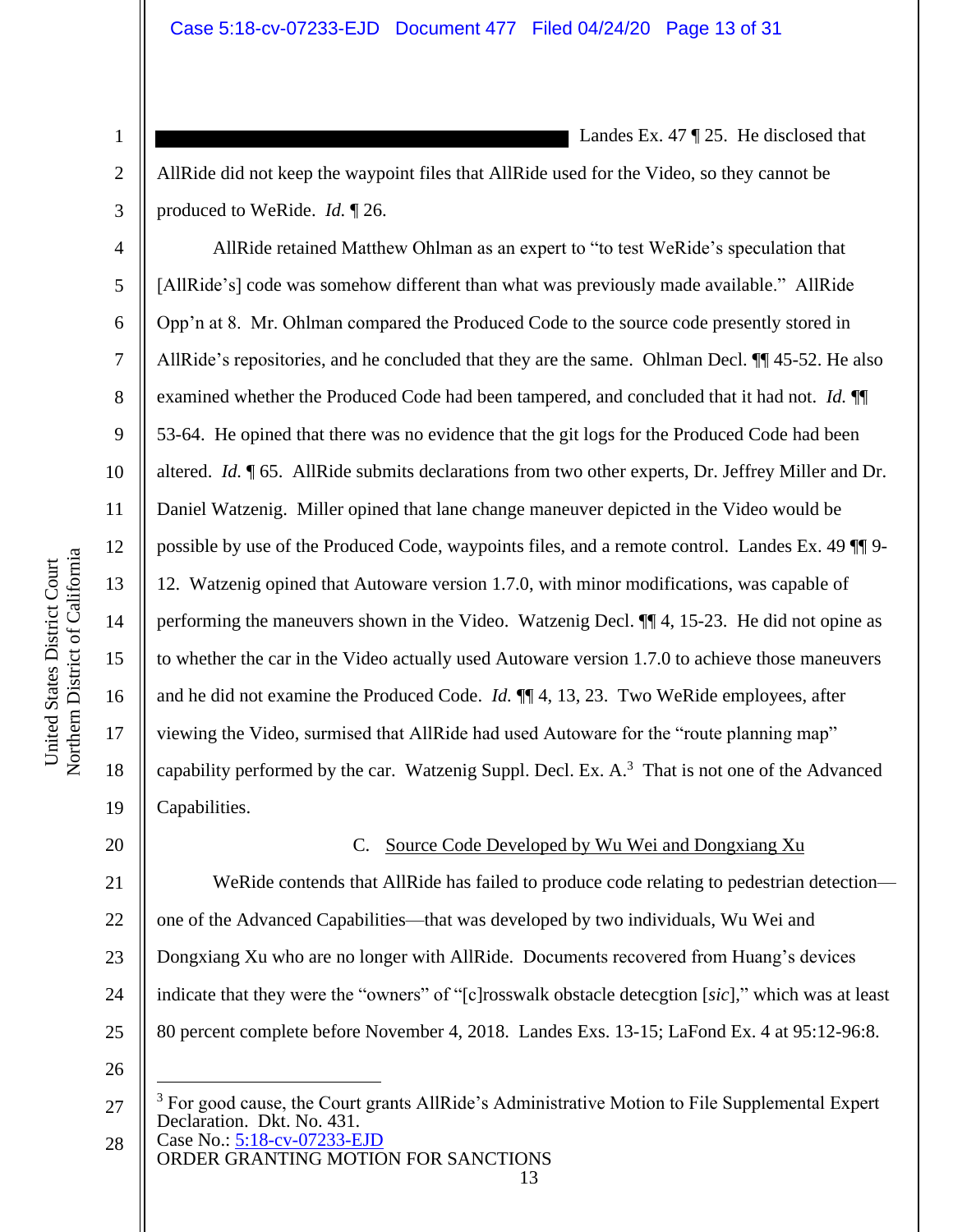2

3

4

5

6

7

8

9

24

25

However, Walter's analysis of the Produced Code and the corresponding git logs does not indicate any commits to that portion of code by either Wu Wei or Dongxiang Xu. Dec. 13, 2019 Walter Decl. ¶ 17(b). The logs indicate that Wu Wei made nine commits to the Produced Code, but none of them concerned substantive work on pedestrian detection. *Id.* & n.18. WeRide contends AllRide must have spoliated the source code that they worked on. AllRide counters that the recovered documents were not status or owner updates and that Liu was the lead for all perception-related projects. Pickles Reply Decl., Ex. C at 93:18-96:8. AllRide maintains that Wu Wei and Dongxiang Xu were only interns that made only minor changes to AllRide's code.

### D. The Source Code on Huang's Surrendered Laptop

10 11 12 13 14 15 16 17 18 19 20 21 22 23 As part of the preliminary injunction issued on March 22, 2019, the Court ordered Huang to surrender his devices to WeRide by March 26, 2019. Dkt. No. 116 at 26. After retaining a computer forensics expert, Michael Kunkel, to inspect the devices, WeRide contends that Huang deleted or otherwise altered files or directories saved to his AllRide-issued computer. Kunkel Decl. ¶¶ 6-10. Specifically, Kunkel found 3,935 files or folders with "allride" in the name that have timestamps indicating that they were created or modified on March 24 or 25, and he identified 1,279 source code files within those folders with creation or modification time stamps on those days. *Id.* ¶¶ 6-7. However, the 1,279 source code files are publicly available Arduino open source code. Huang Decl. ¶ 15 & Ex. I. Both WeRide's code expert, Walter, and AllRide's expert, Miller, concluded that the source code on Huang's computer was not functional, with Miller characterizing it as "not an arrangement of code that a programmer would utilize." Landes Ex. 44 ¶¶ 7-10; Landes Ex. 45 ¶ 12. Huang points out that Kunkel's analysis also indicated that some files have timestamps with impossible dates—*i.e.*, dates in the future. Kunkel Decl. ¶ 13 & Ex. G; Huang Decl. ¶ 14 & Ex. H.

### E. Source Code Saved to OneDrive

During FTI's investigation, it found that a file titled

26 "zzx\_repo\_with\_git\_log\_20190712.zip" was deleted from AllRide's OneDrive account in late

- 27 August 2019. LaFond Ex. 18 at Appendix 003 page 5. WeRide contends that the filename
- Case No.: 5:18-cv-07233-EJD ORDER GRANTING MOTION FOR SANCTIONS 14 28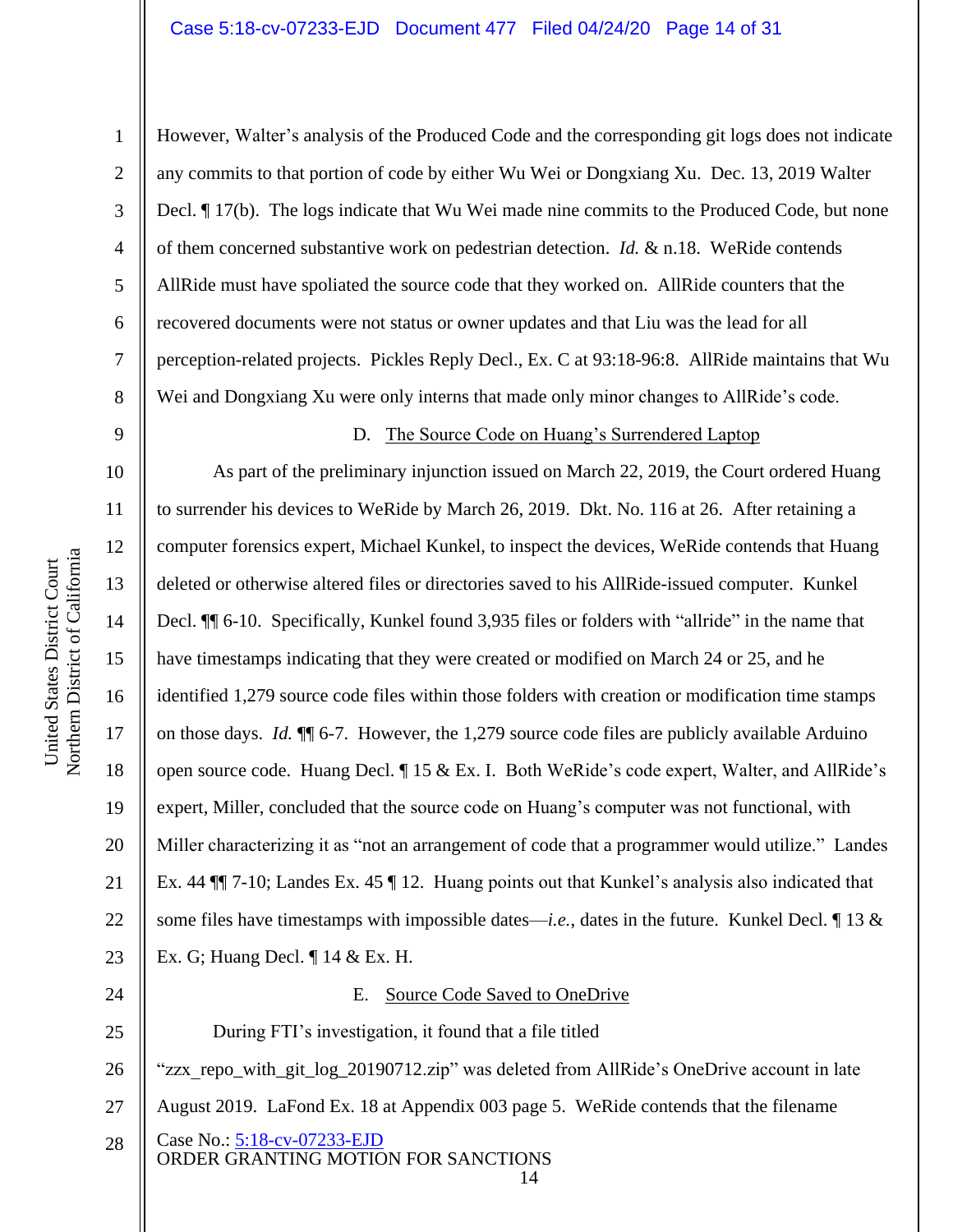14

15

16

17

18

19

20

21

22

1

2

indicates this was a source code repository that AllRide spoliated well after the preliminary injunction issued. *See* Dec. 13, 2019 Walter Decl. ¶¶ 35-39. AllRide states Liu had provided the file in question to Allride's counsel on July 11 or 12, 2019 so that AllRide's expert, Miller, could review the code for WeRide's alleged trade secrets. Jan. 4, 2020 Liu Decl. ¶¶ 3-6. Liu further states that he "does not believe" that he was successful in uploading the file to OneDrive, which is why it is not present there. *Id.* ¶ 5.

### iii. Other Alleged Spoliation

Not including the emails and source code discussed above, WeRide alleges that Defendants have each destroyed other potentially discoverable material. Beginning with Huang, he admits to destroying Electronically Stored Information ("ESI") on three computers, including the two WeRide-issued laptops: the MacBook that he wiped clean, and the Lenovo from which he deleted certain files. Huang contends that he used the MacBook for personal matters, so it contained things like personal photographs and his tax returns. Dkt. No. 70-1 ¶ 15. He represents that he re-formatted it to ensure that these personal files were deleted. *Id.* As for the Lenovo, he represents—and WeRide does not dispute—that it was shared among his team and at times with third-party contractors. *Id.* ¶ 14. Huang represents that he deleted files from the Lenovo's desktop and cleared its browser history to leave it free of "junk files." *Id.* WeRide's analysis of the Lenovo revealed that three USB devices were plugged into it in June and July 2018. *See* Dkt. No. 34-2 ¶¶ 11-20. Huang returned one of the devices, but maintains that he has no knowledge of the other two. Dkt. Nos. 29, 70-1 ¶ 17. As for the third computer, on October 1, 2018, the day that WeRide sent a cease-and-desist letter to Wang, Huang returned his personal MacBook to an Apple store in exchange for a gift card. Landes Ex. 55 ¶ 16 & Ex. B.

Case No.: 5:18-cv-07233-EJD ORDER GRANTING MOTION FOR SANCTIONS 23 24 25 26 27 28 When Wu Wei and Dongxiang Xu left AllRide, AllRide wiped their laptops and deleted their email accounts on or after February 23, 2019, and December 31, 2018. Dkt. No. 383 at ¶¶ 2- 5; Pickles Reply Decl., Ex. B. AllRide has produced fewer than 100 emails from each of them. Landes Ex. 16 at 22. Their information and hardware were wiped pursuant to an exit policy that AllRide continued to employ until August or September 2019. Landes Ex. 16 at 22; LaFond Ex.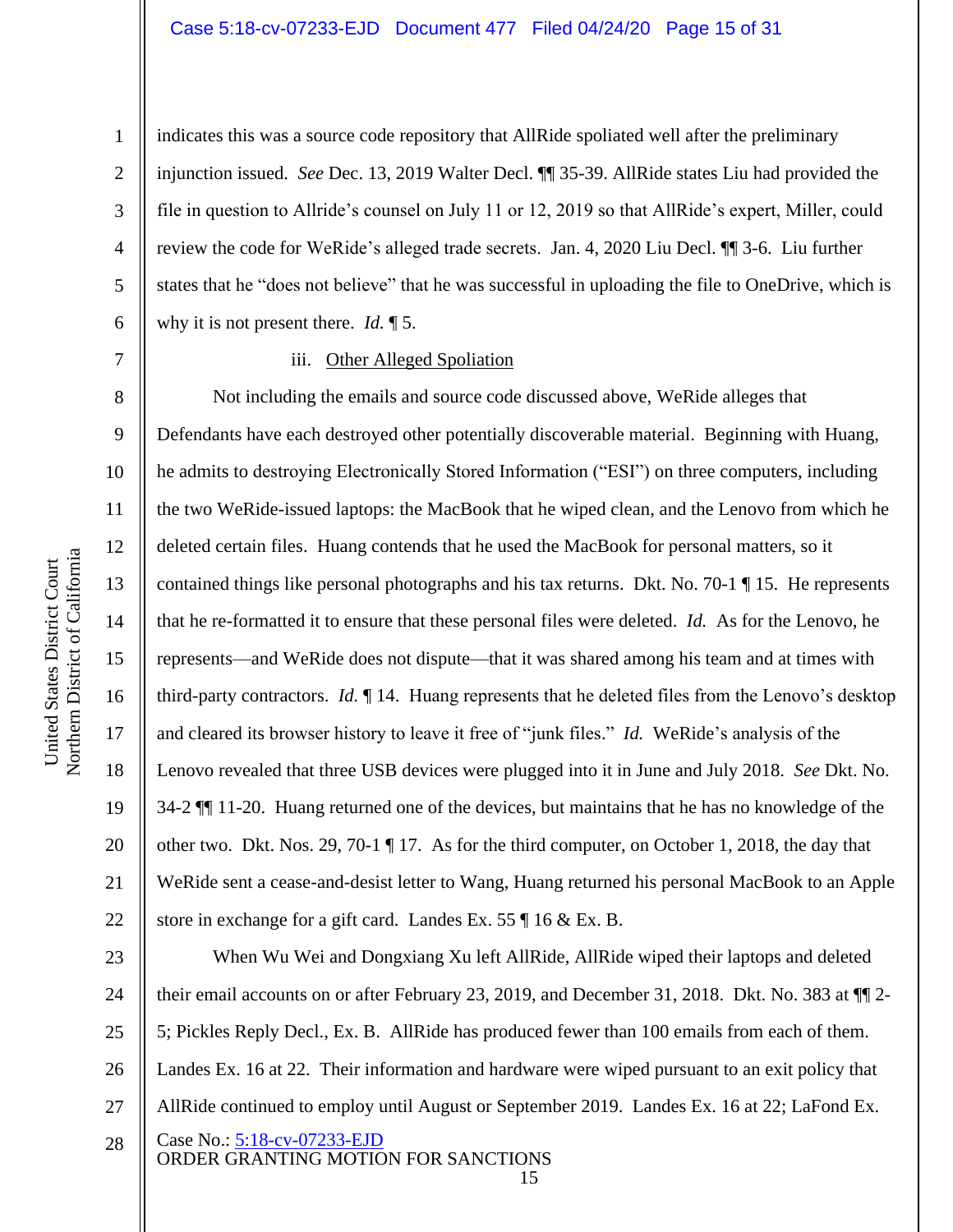3

4

5

6

7

8

9

10

11

12

13

14

15

16

17

18

17 at 15-16.

As to Wang, in April of 2019 before he officially became AllRide's CEO, he told AllRide that the company "better try" using the application DingTalk to correspond internally. Landes Ex. 7 at 183:20-185:21. AllRide then began using it; Wang started using it when he officially became CEO of AllRide. *Id*; LaFond Ex. 17 at 13. Wang testified that he liked using DingTalk because it is "more secure" than other messaging platforms. Landes Ex. 7 at 185:22-186:17. DingTalk allows for "ephemeral messages" that automatically delete after they have been sent and read. *Id.* AllRide's 30(b)(6) witness confirmed that AllRide has not been able to recover any DingTalk ephemeral messages. Landes Ex. 12 at 26:14-28:20. However, Wang does have some nonephemeral DingTalk messages saved on his phone, but he has not produced them because, he says, he cannot find a vendor to extract them. Wang Decl.  $\parallel$  24 & Ex. 4; Boroumand Smith Decl.  $\parallel$  21.

## **II. Legal Standard**

"When a district court decides to impose sanctions or discipline, it must clearly delineate under which authority it acts to insure that the attendant requirements are met." *Williams v. Williams*, 2013 WL 3157910, at \*4 (N.D. Cal. June 20, 2013) (citing *Weissman v. Quail Lodge, Inc*., 179 F.3d 1194, 1200 (9th Cir. 1999)). WeRide seeks terminating sanctions under three sources of authority: Federal Rule of Civil Procedure 37(b) ("Rule 37(b)"), Federal Rule of Civil Procedure 37(e) ("Rule 37(e)"), and the Court's inherent authority to sanction.

19 20 21 22 23 24 25 Wang argues that the Court may not exercise its inherent authority to sanction Defendants because they allegedly spoliated ESI, and Rule 37(e) governs the spoliation of ESI. WeRide counters that Wang is misreading the law and that Supreme Court precedent holds that the Federal Rules may not displace a court's inherent power to sanction. However, because the Court will issue terminating sanctions under Rule 37(b) and Rule 37(e), it need not consider whether it may also sanction Defendants under its inherent power. The Court will not issue sanctions under its inherent power.

Case No.: 5:18-cv-07233-EJD ORDER GRANTING MOTION FOR SANCTIONS 16 26 27 28 Rule 37(b) provides that a court may sanction a party for failure to comply with a court order. "If a party or a party's officer, director, or managing agent . . . fails to obey an order to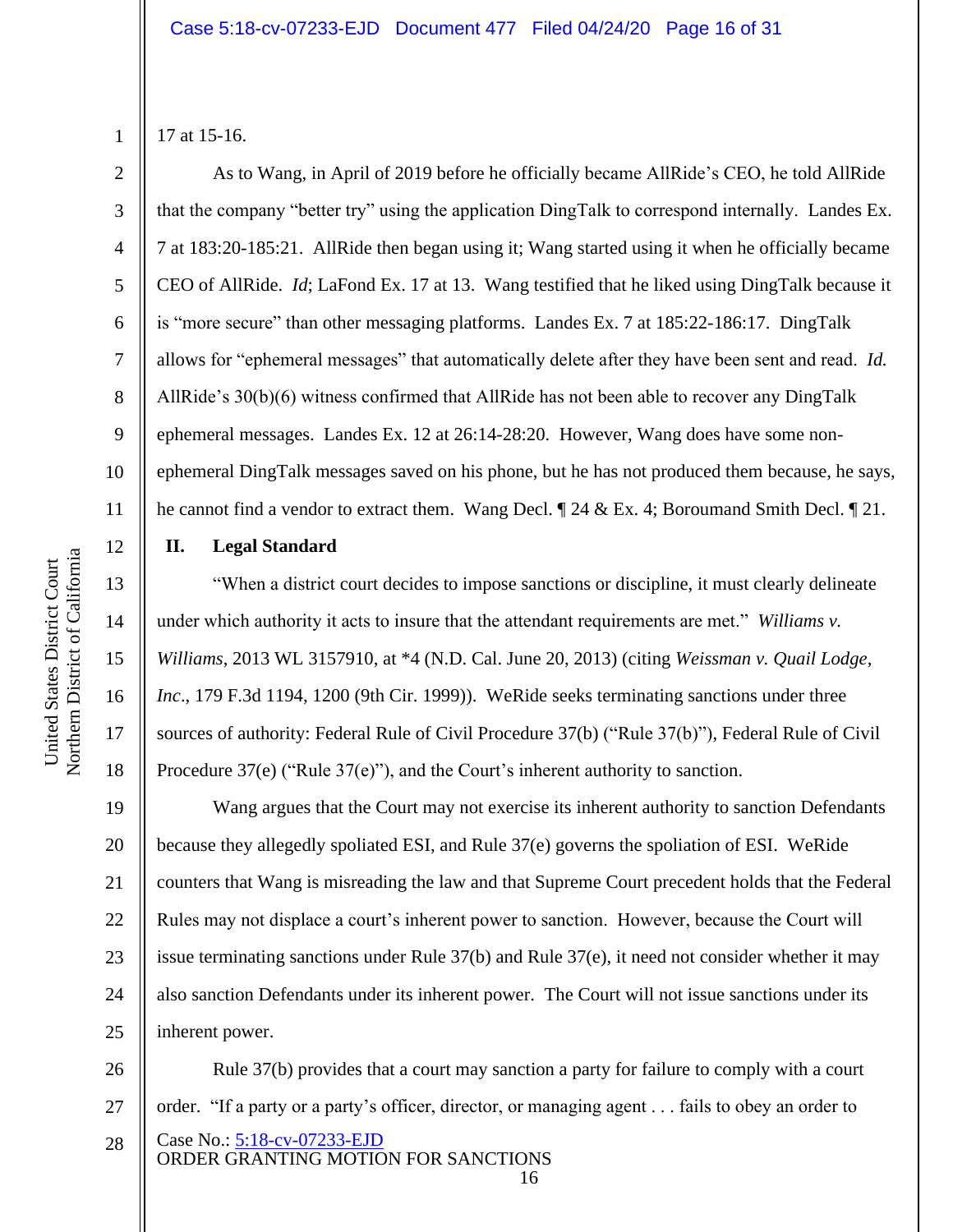provide or permit discovery, including an order under Rule 26(f), 35, or 37(a), the court where the action is pending may issue further just orders" including "striking pleadings in whole or in part" and/or "rendering default judgment against the disobedient party." Fed. R. Civ. P. 37(b)(2)(A). District courts should consider "(1) the public's interest in expeditious resolution of litigation; (2) the court's need to manage its dockets; (3) the risk of prejudice to the party seeking sanctions; (4) the public policy favoring disposition of cases on their merits; and (5) the availability of less drastic sanctions." *Leon v. IDX Sys. Corp*., 464 F.3d 951, 958 (9th Cir. 2006) (quotation and citation omitted). "[W]here a court order is violated, factors 1 and 2 support sanctions and 4 cuts against case-dispositive sanctions, so 3 and 5, prejudice and availability of less drastic sanctions, are decisive." *Valley Engineers Inc. v. Elec. Eng'g Co*., 158 F.3d 1051, 1057 (9th Cir. 1998). "While the district court need not make explicit findings regarding each of these factors, a finding of willfulness, fault, or bad faith is required for dismissal to be proper." *Leon*, 464 F.3d at 958*.*

(citations and quotations omitted).

Rule 37(e) allows for sanctions where a party fails to preserve ESI. To determine whether spoliation of ESI has occurred, courts should consider "(1) the ESI 'should have been preserved in the anticipation or conduct of litigation'; (2) the ESI 'is lost because a party failed to take reasonable steps to preserve it'; and (3) '[the ESI] cannot be restored or replaced through additional discovery.'" *Porter v. City & Cty. of San Francisco*, 2018 WL 4215602, at \*3 (N.D. Cal. Sept. 5, 2018) (quoting Fed. R. Civ. P. 37(e)). Before terminating the action, the Court must find that "the party acted with the intent to deprive another party of the information's use in the litigation." Fed. R. Civ. P.  $37(e)(2)$ . "[T]here is no requirement that the court find prejudice to the non-spoliating party under Rule 37(e)(2)." *Porter*, 2018 WL 4215602, at \*3.

Case No.: 5:18-cv-07233-EJD ORDER GRANTING MOTION FOR SANCTIONS 23 24 25 26 27 28 The parties dispute whether WeRide must meet the preponderance of evidence standard or the clear and convincing evidence standard for terminating sanctions. District courts in this Circuit have split on the question, and the Ninth Circuit has not ruled on it. *Compare, e.g.*, *OmniGen Research v. Yongqiang Wang*, 321 F.R.D. 367, 372 (D. Or. 2017) (applying preponderance of evidence standard) *with, e.g.*, *Hynix Semiconductor Inc. v. Rambus Inc.*, 897 F.

1

2

3

4

5

6

7

8

9

10

11

12

13

14

15

16

17

18

19

20

21

22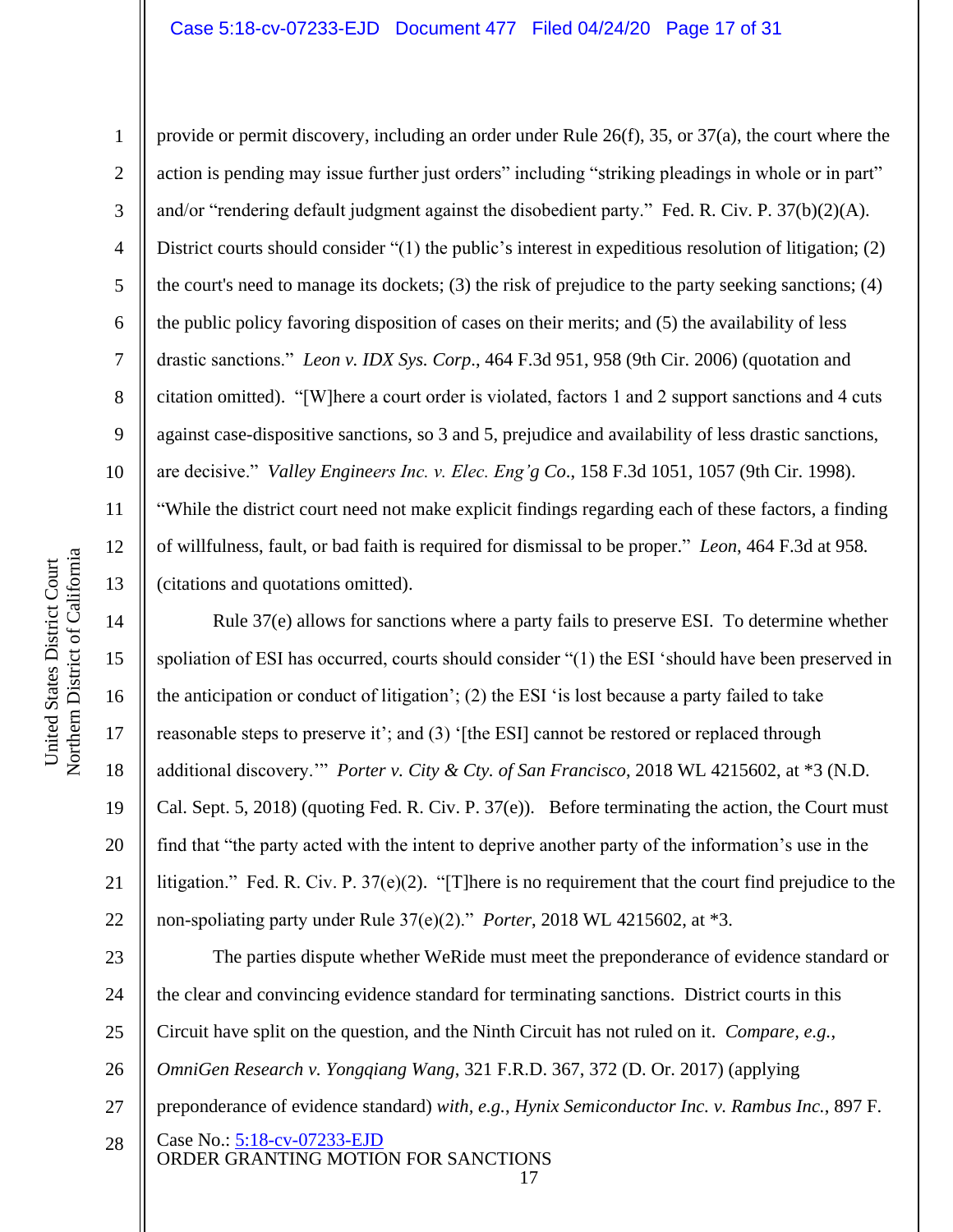1 2 3 4 5 6 7 8 9 10 11 12 13 14 15 16 17 18 19 20 21 22 23 24 25 Supp. 2d 939, 978 (N.D. Cal. 2012) (applying clear and convincing standard). Other Circuits are split on this question as well. *Compare, e.g.*, *Ramirez v. T&H Lemont, Inc*., 845 F.3d 772, 777 (7th Cir. 2016) (holding that the preponderance of evidence standard should apply to terminating sanctions) *with, e.g.*, *Micron Tech., Inc. v. Rambus Inc*., 645 F.3d 1311, 1328 (Fed. Cir. 2011) (holding that terminating sanctions must be proved by clear and convincing evidence). While this is a close question, the Court finds the reasoning of the cases that apply the preponderance of evidence standard to be persuasive. In *Ramirez,* for example, the Seventh Circuit considered multiple Supreme Court holdings that rejected applying higher evidentiary standards in civil cases. 845 F.3d at 777-78 (discussing *Halo Elecs., Inc. v. Pulse Elecs., Inc*., 136 S. Ct. 1923, 1934 (2016); *Octane Fitness, LLC v. ICON Health & Fitness, Inc.*, 572 U.S. 545, 557 (2014); *Grogan v. Garner*, 498 U.S. 279, 285 (1991); *Price Waterhouse v. Hopkins*, 490 U.S. 228, 252 (1989); *Herman & MacLean v. Huddleston*, 459 U.S. 375, 387 (1983)). Those cases, the Seventh Circuit reasoned, show that unless a statute, a rule or the Constitution requires a higher standard of proof, then the preponderance of evidence standard should apply. *Ramirez*, 845 F.3d at 778. In civil litigation, exceptions to the preponderance standard are uncommon, examples of which include the termination of parental rights, involuntary commitment, deportation, and denaturalization. *Id.* (discussing *Price Waterhouse*, 490 U.S. at 253 and *Huddleston*, 459 U.S. at 389). Accordingly the Seventh Circuit held that "[t]he interests implicated by the dismissal of a suit as a sanction for misconduct occurring in civil litigation (including discovery) are not so important as to demand that the facts underlying the dismissal be established by clear and convincing evidence. *Id.* The Court agrees with this analysis and adopts it. On considering a motion for sanctions, a district court may make factual findings and assess the credibility of witnesses. *See Leon*, 464 F.3d at 958; *see also Valley Engineers*, 158 F.3d at 1054. **III. Discussion**

Northern District of California Northern District of California United States District Court United States District Court

- 26
- With these principals in mind, the Court now considers WeRide's motion as to each
- 27 Defendant.
- Case No.: 5:18-cv-07233-EJD ORDER GRANTING MOTION FOR SANCTIONS 18 28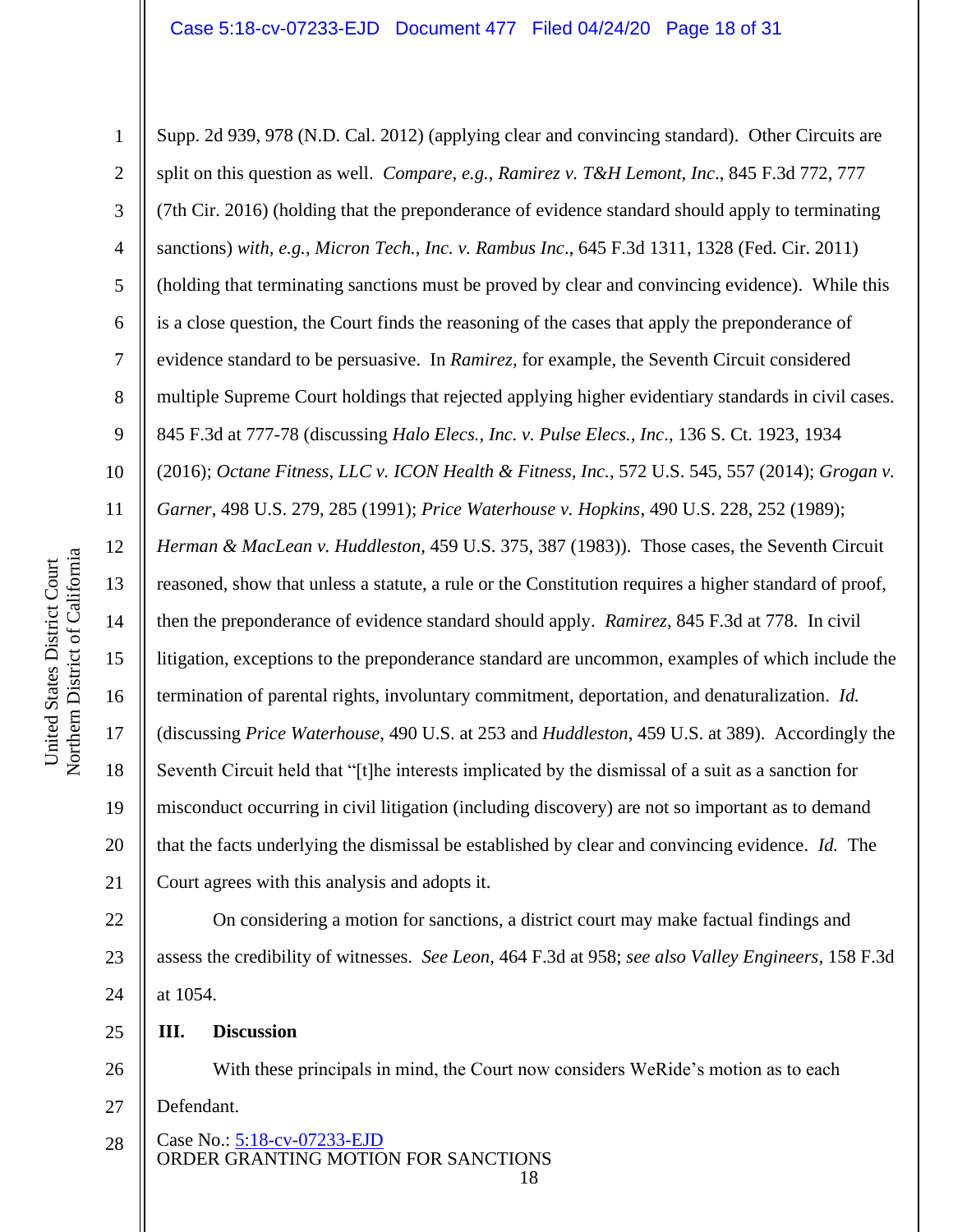5

6

7

8

9

10

11

12

13

1

### a. AllRide

The amount of spoliation that AllRide concedes is staggering. AllRide admits that it kept its company-wide policy of deleting from its server all emails older than 90 days until months after the preliminary injunction issued, that it deleted the jing@allride.ai email account after the original complaint was filed, that it deleted the jack@allride.ai email account after the complaint was filed, that it deleted the rongrong@allride.ai email account after the preliminary injunction issued, that it deleted Wu Wei and Dongxiang Xu's email accounts and wiped their laptops after the complaint was filed, that it did not end its policies of deleting the email accounts and wiping the computers of former employees when they leave AllRide until months after the preliminary injunction issued, and that its employees began communicating with DingTalk's ephemeral messaging feature after the preliminary injunction issued. Based on these undisputed facts, the Court finds it appropriate to issue terminating sanctions.

### i. Rule 37(b)

Case No.: 5:18-cv-07233-EJD ORDER GRANTING MOTION FOR SANCTIONS 14 15 16 17 18 19 20 21 22 23 24 25 26 27 28 The Court first considers the *Leon* framework for applying terminating sanctions under Rule 37(b). *Leon*, 464 F.3d at 958 & n.4. The preliminary injunction forbade the enjoined parties from "[d]estroying, concealing, disposing, deleting, removing or altering any and all documentation of any kind," including ESI, related to WeRide or WeRide's confidential information, or AllRide's source code. Dkt. No. 116 at 24-25. The preliminary injunction therefore is an "order to provide or permit discovery" under Rule 37(b). *See Williams*, 2013 WL 3157910, at \*4. Willfulness is shown where "the party ha[d] some notice that the documents were potentially relevant to the litigation before they were destroyed." *Leon*, 464 F.3d at 959. And the "party demonstrates bad faith by delaying or disrupting the litigation or hampering enforcement of a court order." *Id.* at 961. AllRide's conduct demonstrates both willfulness and bad faith. When the preliminary injunction issued, AllRide had received the original complaint, the Second Amended Complaint, and WeRide's briefing in support of its preliminary injunction. These documents laid out WeRide's initial theory of the case and indicated the relevance of AllRide's internal emails and of the computers of AllRide's employees. Despite this, AllRide left in place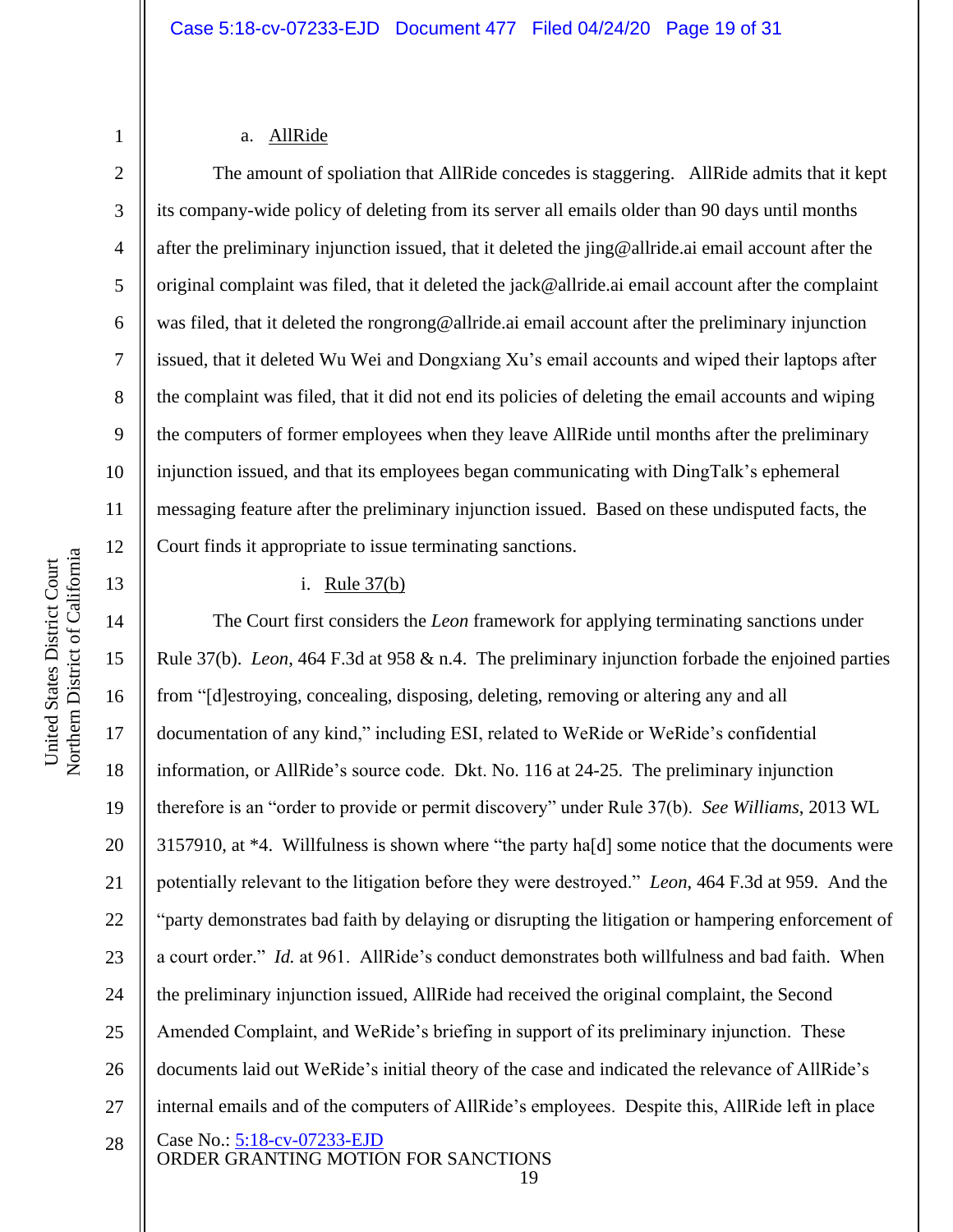4 the autodelete setting on its email server, began using DingTalk's ephemeral messaging feature, and maintained a policy of deleting the email accounts and wiping the computers of former employees. This practice of destroying potentially discoverable material shows both willfulness and bad faith.

### A. The First and Second *Leon* Factors

Turning to the first two *Leon* factors, "(1) the public's interest in expeditious resolution of litigation; [and] (2) the court's need to manage its dockets," the Court finds that they are easily met. *Leon*, 464 F.3d at 958. AllRide's admitted violations of the preliminary injunction support these factors. *Valley Engineers*, 158 F.3d at 1057. Further, even though AllRide represents that it discovered that the auto-deletion function was active in the middle of June 2019, it did not inform the Court or WeRide until the eve of a discovery hearing about two months later. Dkt. No. 231. During those two months, WeRide briefed and the Magistrate Judge considered multiple motions to compel the production of documents that no longer existed. *See* Dkt. Nos. 157, 170, 235. The first two factors are met.

### B. The Third *Leon* Factor

The third *Leon* factor, the risk of prejudice to the party seeking sanctions, is the "most critical [factor] for case-dispositive sanctions," because it goes to "whether the discovery violations threaten to interfere with the rightful decision of the case." *Valley Engineers*, 158 F.3d at 1057 (quotation and citation omitted). AllRide's mass destruction of email has irredeemably prejudiced WeRide's case against AllRide. WeRide's theory of liability is that AllRide misappropriated WeRide's trade secret source code in order to achieve the five Advanced Capabilities performed by AllRide's autonomous car in the Video. Thus, the October 2018 Source Code is critical to this claim.

Case No.: 5:18-cv-07233-EJD ORDER GRANTING MOTION FOR SANCTIONS 24 25 26 27 28 AllRide argues that the Produced Code is the October 2018 Source Code, so the alleged spoliation has not prejudiced WeRide's case. Rather, the argument goes, the two autonomous car companies can simply compare WeRide's alleged trade secrets to the Produced Code to determine liability. But the Court is not swayed by this argument because there are doubts that the Produced

20

1

2

3

5

6

7

8

9

10

11

12

13

14

15

16

17

18

19

20

21

22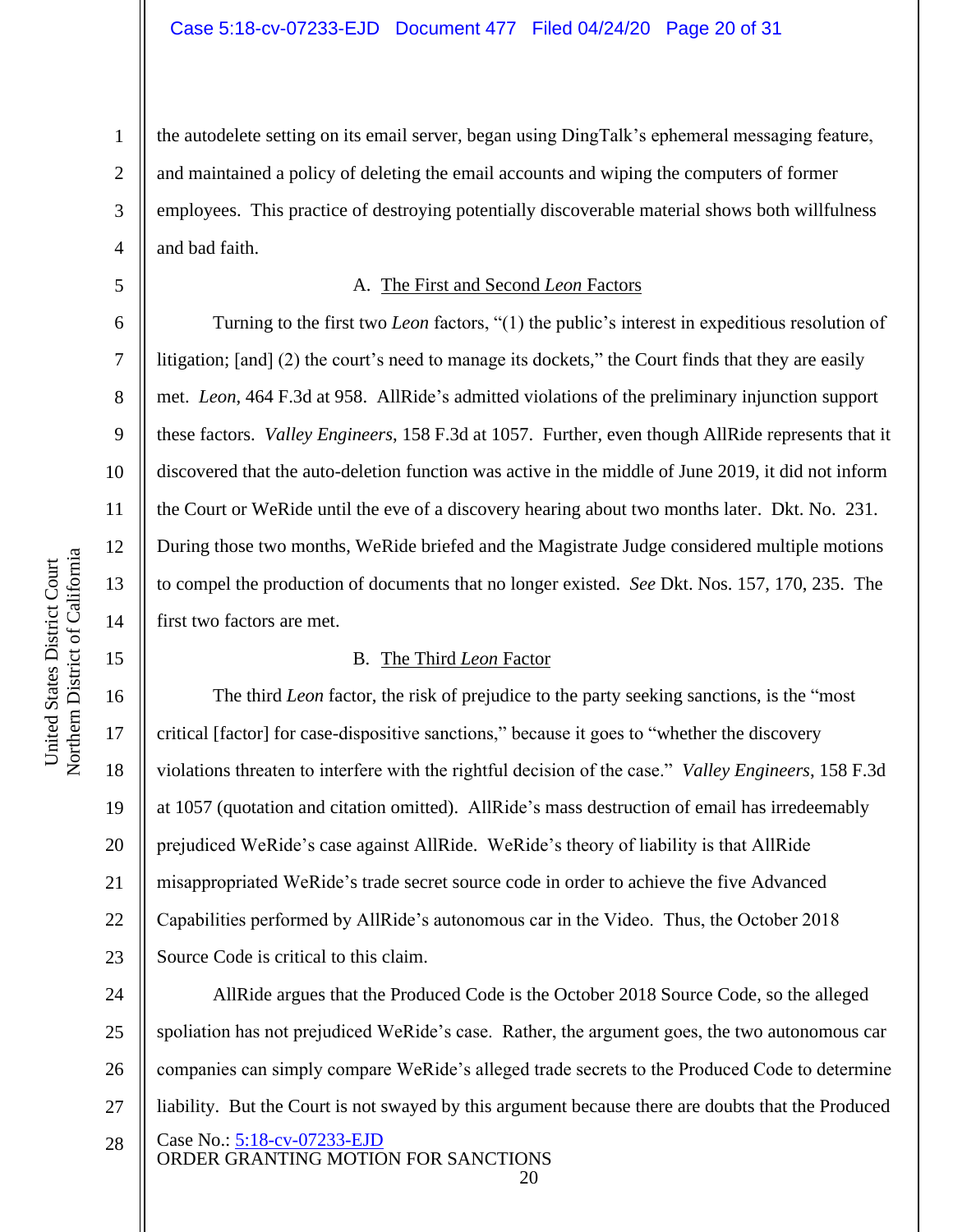### Case 5:18-cv-07233-EJD Document 477 Filed 04/24/20 Page 21 of 31

Code is in fact the October 2018 Source Code. In his deposition as AllRide's corporate designee, Liu described the October 2018 Source Code as operating dynamically: "When we are moving and detect that at some certain distance ahead of us there is an obstacle, we would analyze it and try to decide the distance between us and its speed. . . . If it moves really slow, below a certain threshold, our car would change lane[s] and continue to move on." Landes Ex. 1 at 127:16-128:8. Whether AllRide's car would pass the other car depended on analyzing the other car, determining its speed, and assessing whether that speed dropped below a set threshold. However, when WeRide's expert Walter examined the Produced Code, he concluded that it was not capable of those sorts of dynamic processes. Landes Ex. 44 ¶¶ 11-17; *see also* Walter Decl. ¶ 9(a)-(d), 20(b). There is a gap between Liu's testimony and the Produced Code.

AllRide's explanation that it relied on Autoware open source code and waypoint files to carry out the maneuvers depicted in the Video does not bridge that gap. Walter opines that Waypoints cannot make dynamic decisions; rather they are "file[s] that directs a car to travel at a pre-determined speed to certain pre-determined locations." Walter Decl. ¶ 13; *see also id.* ¶ 20(b). AllRide appears to agree with this description. *See* Sep. 23, 2019 Liu Decl. ¶ 15; AllRide First Opp'n at 5 n.2 ("Waypoint files are essentially coordinates."). That AllRide's experts Miller and Watzenig opined that Autoware code and waypoint files could enable a driverless vehicle to perform as the car in the Video fails to persuade for the same reason. Landes Ex. 49 ¶¶ 9-12; Watzenig Decl.  $\P$  4, 15-23. Their analyses do not link Liu's testimony with the Produced Code. Further, the Court notes that the documents recovered from Huang's laptop that describe Wu Wei and Dongxiang Xu as the "owners" of the crosswalk/pedestrian detection capability are not square with the git logs indicating that neither person made commits to the Produced Code that involved substantive changes to the pedestrian detection portions of the code.

Case No.: 5:18-cv-07233-EJD ORDER GRANTING MOTION FOR SANCTIONS 24 25 26 27 28 Because AllRide spoliated its internal emails until March 2019, WeRide is not able to test AllRide's explanation with internal communications from months before AllRide would make the Produced Code available to WeRide. The loss of the weekly engineering reports that AllRide's engineers sent to Huang and Wang is particularly troubling. Those reports would have offered

1

2

3

4

5

6

7

8

9

10

11

12

13

14

15

16

17

18

19

20

21

22

23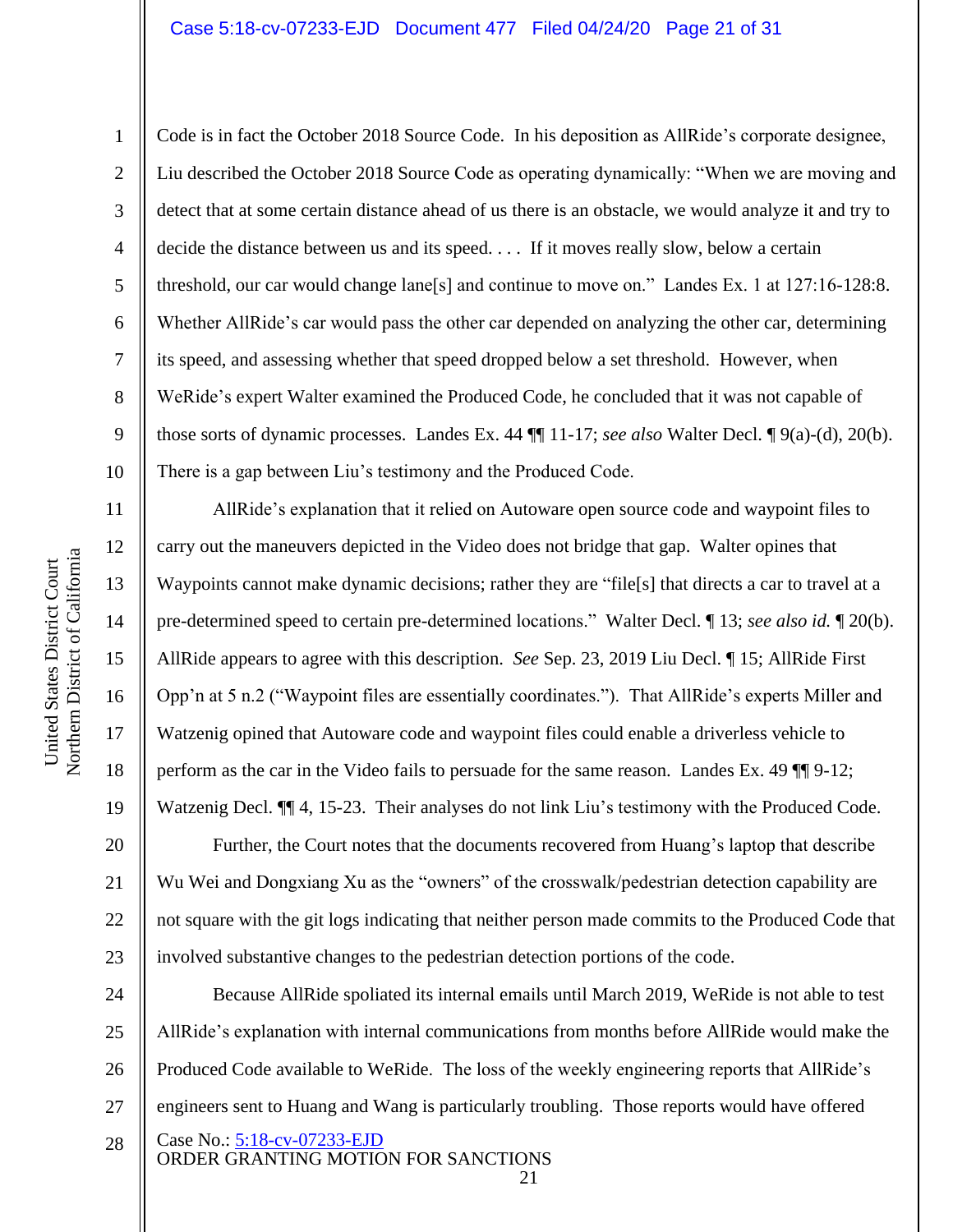2

3

4

5

6

7

8

9

10

11

12

13

14

15

16

17

18

19

20

21

22

critical insight to the actual work and the specific code that AllRide used to achieve the Advanced Capabilities shown in the Video. They would likely either erase the apparent discrepancies (a) between Liu's testimony and the Produced Code, and (b) between the documents on Huang's computer concerning Wu Wei and Dongxiang Xu and the git logs, or confirm WeRide's theory that the Produced Code is fake. They would have been highly probative. AllRide's insistence that the git logs can replace the weekly reports is not persuasive because those logs are derived from the Produced Code; they cannot present a picture of the work AllRide performed in autumn 2018 beyond the Produced Code. For the same reason, Ohlman's analysis of the Produced Code does not move the Court.

The Court does not find that AllRide spoliated the October 2018 Source Code nor that Produced Code is a sham. Rather, the Court finds that the discrepancies between Liu's testimony and the Produced Code, and between the documents on Huang's computer and the git logs raise material questions as to the authenticity of the Produced Code. Without AllRide's internal emails from the fall of 2018, a fact finder will not be able to resolve these questions because WeRide has no ability to test AllRide's proposed theory. The Court finds that AllRide's mass spoliation of its internal emails was highly prejudicial to WeRide.

### C. The Fourth *Leon* Factor

The public policy favoring disposition of cases on their merits, the fourth *Leon* factor, usually weighs against terminating sanctions. *Valley* Engineers, 158 F.3d at 1057. Here, the Court finds that the prejudice to WeRide is so great that it outweighs this factor. AllRide's destruction of evidence was so sweeping that this case cannot be resolved on its merits.

### D. The Fifth *Leon* Factor

Case No.: 5:18-cv-07233-EJD ORDER GRANTING MOTION FOR SANCTIONS 23 24 25 26 27 28 The last *Leon* factor, the availability of other lesser sanctions, also weighs in favor of terminating sanctions. For this factor, a district court should consider (a) "the feasibility of less drastic sanctions and explain[] [whether] such alternate sanctions would be inappropriate," (b) whether it "implemented alternative sanctions before ordering dismissal," and (c) whether it "warned the party of the possibility of dismissal before ordering dismissal." *Leon*, 464 F.3d 960.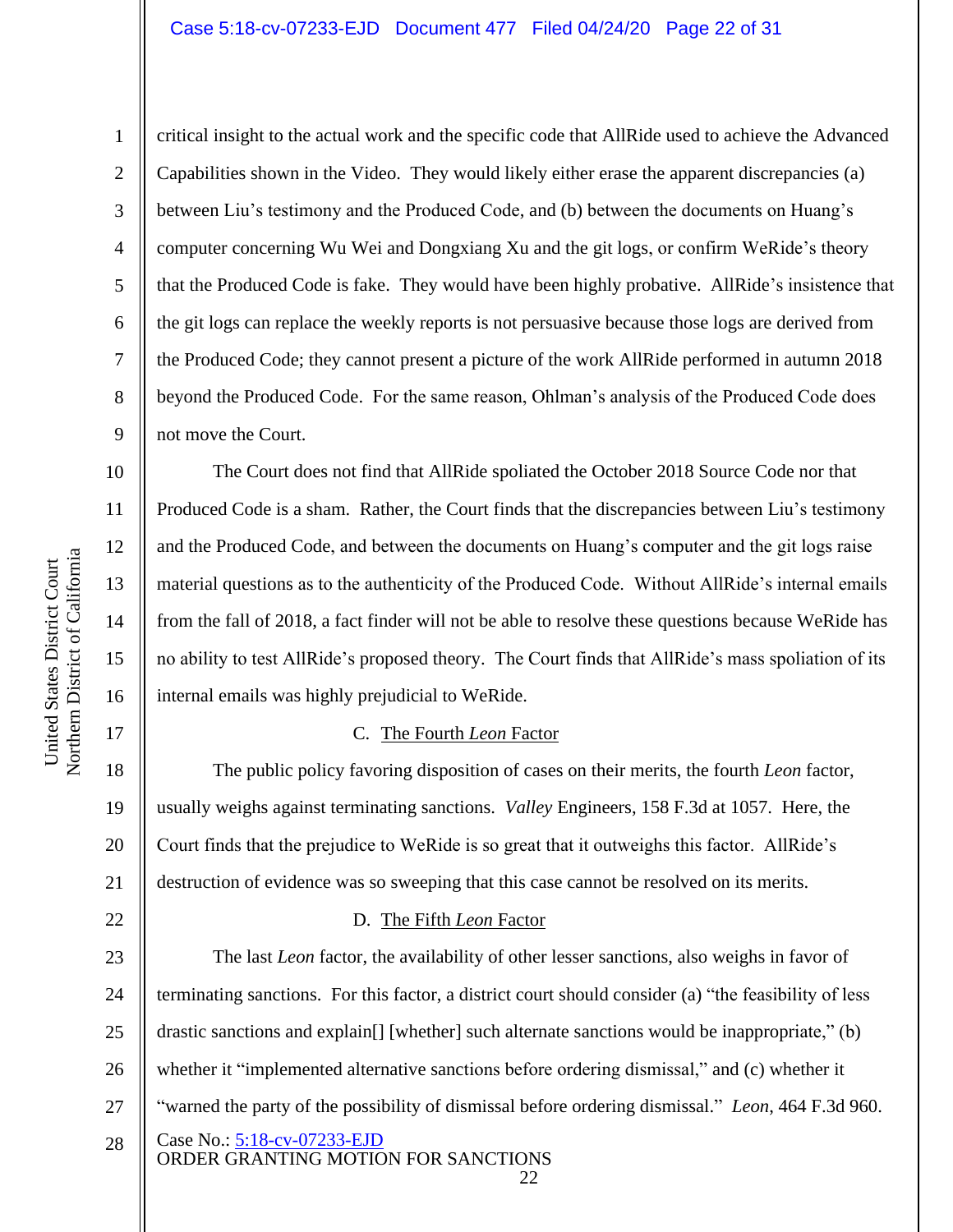### Case 5:18-cv-07233-EJD Document 477 Filed 04/24/20 Page 23 of 31

Here, AllRide asks the Court to sanction it by instructing the jury that AllRide "had a duty to preserve emails and other information they knew to be relevant to anticipated and pending litigation. If the jury finds that then defendants deleted emails to prevent their use in litigation with [WeRide], the jury will be instructed that it may, but is not required to, infer that the content of the deleted lost emails would have been unfavorable to the defendants." *Rimkus Consulting Grp., Inc. v. Cammarata*, 688 F. Supp. 2d 598, 646 (S.D. Tex. 2010). This sanction and AllRide's proposed instruction would be inappropriate here because it is far too mild and vague to sufficiently cure the prejudice to WeRide. Indeed, the Court finds that any jury instruction or exclusion of evidence would be inappropriate here because the spoliation occurred on such a massive scale. Excluding evidence offered by AllRide would not substitute for the spoliated evidence that could have built WeRide's affirmative case. *See Leon*, 464 F.3d at 960. And because WeRide has been deprived of the evidence necessary to prove its case, "fashioning a jury instruction that creates a presumption in favor of [WeRide] would leave [WeRide] equally helpless to rebut any material that [AllRide] might use to overcome that presumption." *Id.* Lesser sanctions would be futile. As to the second factor, the Court has already issued a preliminary injunction order that explicitly prohibited AllRide from destroying certain potentially discoverable evidence. Dkt. No. 116. AllRide did not comply with it. Finally, the third factor is inapplicable because AllRide has been destroying emails since before the litigation began, so "the destruction of the evidence occurred before the court had any opportunity to warn" AllRide. *Leon*, 464 F.3d at 960.

21 22

1

2

3

4

5

6

7

8

9

10

11

12

13

14

15

16

17

18

19

20

### ii. Rule 37(e)

Case No.: 5:18-cv-07233-EJD ORDER GRANTING MOTION FOR SANCTIONS 23 24 25 26 27 28 The case against AllRide is even more damning under Rule 37(e). The first requirement for sanctions under Rule 37(e) is that the ESI should have been preserved in anticipation of litigation. *Porter*, 2018 WL 4215602, at \*3. "The duty to preserve evidence begins when litigation is pending or reasonably foreseeable." *First Fin. Sec., Inc. v. Freedom Equity Grp., LLC*, 2016 WL 5870218, at \*3 (N.D. Cal. Oct. 7, 2016). After this litigation began, AllRide

The Court will issue terminating sanctions against AllRide under Rule 37(b).

<sup>23</sup>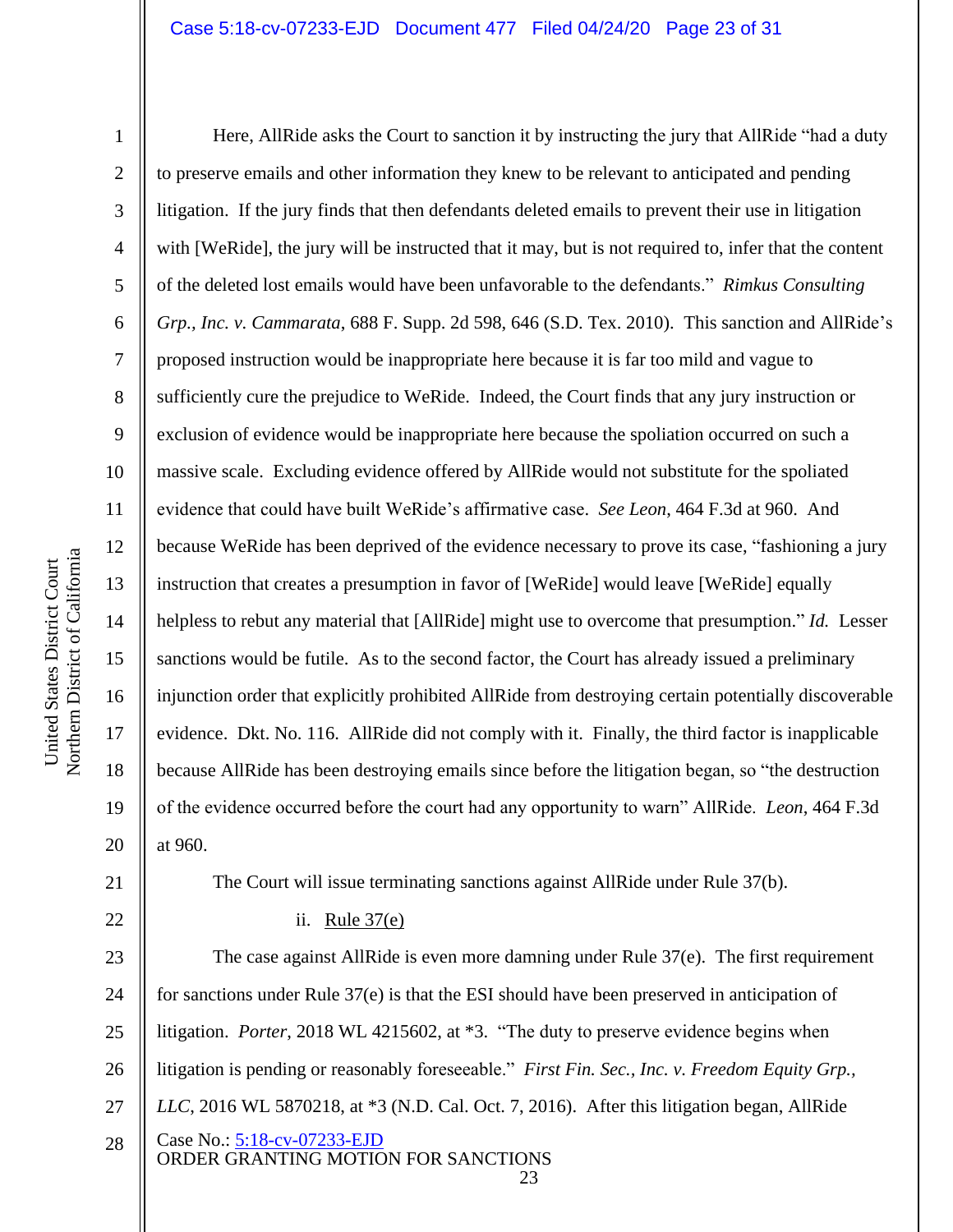### Case 5:18-cv-07233-EJD Document 477 Filed 04/24/20 Page 24 of 31

10 11 12 13 14 15 Northern District of California

United States District Court

Northern District of California United States District Court

1 2 3 4 5 6 7 8 9 16 massively spoliated ESI through the destruction of specific email accounts for Wang and his wife, the mass deletion of emails from its servers, and the deletion of the email accounts and the computers of employees who have left AllRide's employ. The second requirement is that the party failed to take reasonable steps to preserve the ESI. *Porter*, 2018 WL 4215602, at \*3. Here, AllRide concedes it destroyed ESI because it failed to change company-wide policies (the autodeletion of emails and the wiping of laptops of former employees) and because it chose to delete certain email accounts despite the commencement of litigation and the preliminary injunction. Had AllRide deactivated the auto-deletion function when this litigation began in December 2018, its emails from October 2018 would have been preserved. AllRide did not take reasonable steps to preserve the ESI. The third requirement is that the ESI cannot be restored or replaced. *Porter*, 2018 WL 4215602, at \*3. While the Court appreciates that AllRide has recovered some emails, it is not enough. Excluding open source code, AllRide has only produced 2,782 documents from the critical period of July 1, 2018 through October 31, 2018, and only 348 of those files are intact emails. LaFond Decl. ¶¶ 25-29. The weekly engineering reports that were sent to Wang and Huang are all gone. Fewer than 100 emails for each of Dongxiang Xu and Wu Wei have been recovered and their hard drives have been erased. The third factor is satisfied.

17 18 19 20 21 22 23 24 25 To issue harsh sanctions, such as dismissal, under Rule 37(e), a court must find that "the party acted with the intent to deprive another party of the information's use in the litigation." Fed. R. Civ. P. 37(e)(2). "[C]ourts have found that a party's conduct satisfies Rule 37(e)(2)'s intent requirement when the evidence shows or it is reasonable to infer, that [the] party purposefully destroyed evidence to avoid its litigation obligations." *Porter*, 2018 WL 4215602 at \*3 (collecting cases). AllRide's conduct shows a disturbing pattern of destroying discoverable material that began with the company's founding and continued not only through the commencement of this litigation but past the preliminary injunction as well. The Court finds that the totality of the circumstances indicate that AllRide's spoliation was intentional.

Case No.: 5:18-cv-07233-EJD ORDER GRANTING MOTION FOR SANCTIONS 26 27 And as with the sanctioning power under Rule 37(b), the Court finds that terminating sanctions are required. No lesser sanction could remedy WeRide's prejudice and AllRide has

<sup>28</sup>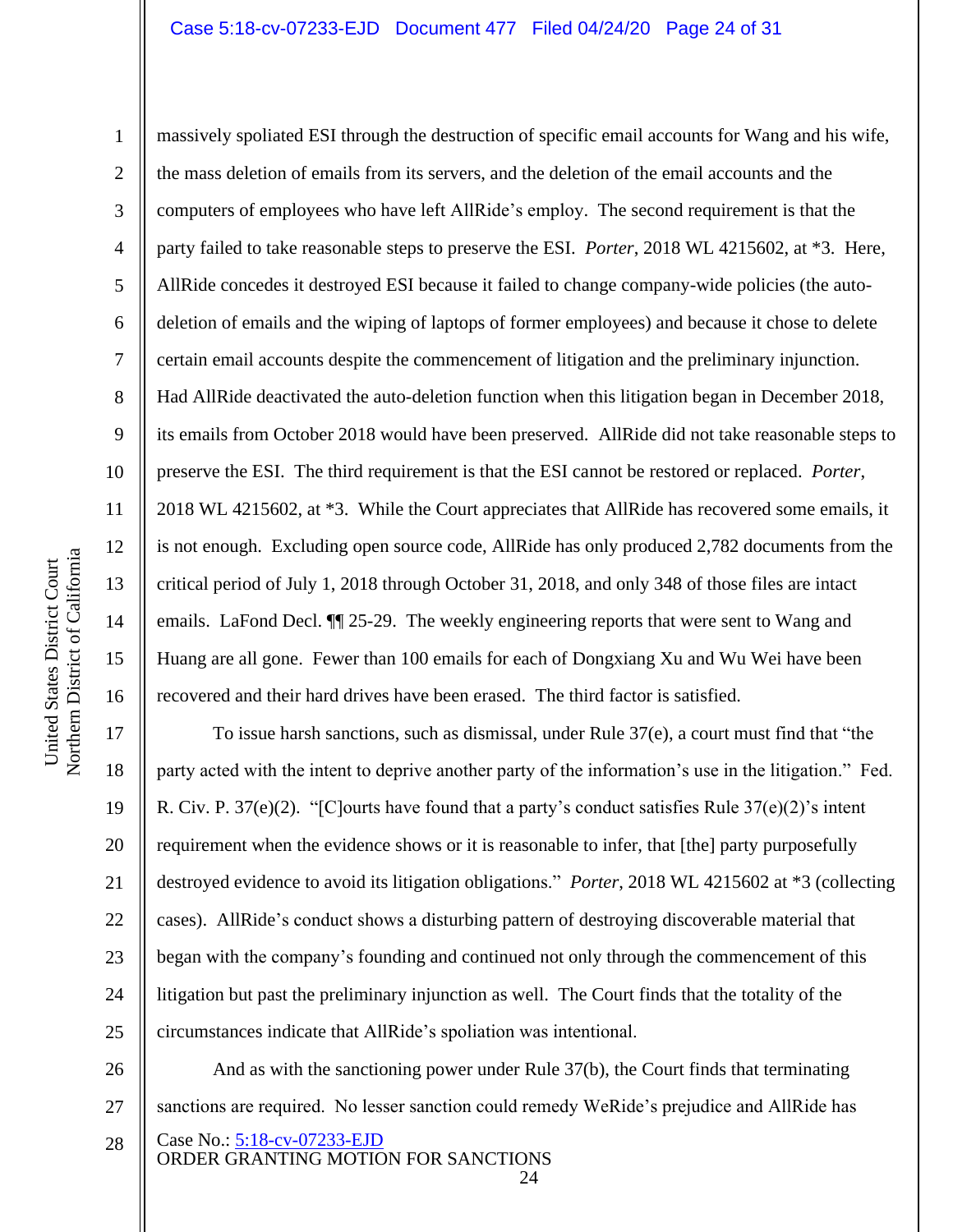already demonstrated its disregard for the Court's orders. The Court will issue terminating sanctions against AllRide pursuant to Rule  $37(e)(2)(C)$ .

b. Wang

WeRide argues that the Court should issue terminating sanctions against Wang because he controlled AllRide and thus ratified its massive spoliation. Where one party controls a second party, the first party may face sanctions for the spoliation of evidence committed by the second party. *Consumer Fin. Prot. Bureau v. Morgan Drexen Inc*., 2015 WL 12732004, at \*2 (C.D. Cal. July 6, 2015) (sanctioning CEO personally for spoliation committed by company). So "[a]n employer may be responsible for the spoliation of its employee." *Gemsa Enterprises, LLC v. Specialty Foods of Alabama, Inc*., 2015 WL 12746220, at \*9 (C.D. Cal. Feb. 10, 2015). Courts should apply the general principles of agency law to determine whether to impose sanctions against a party for spoliation by its employees. *Id.* (citing *Am. Builders & Contractors Supply Co. v. Roofers Mart, Inc.*, 2012 WL 2992627, at \*6 (E.D. Mo. July 20, 2012)). California courts apply a three-factor test to determine whether an officer is legally responsible for the actions of their employees or companies. *See PMC, Inc. v. Kadisha*, 93 Cal. Rptr. 2d 663 (2000), as *modified on denial of reh'g* (Apr. 7, 2000). Those factors examine whether the officer had invested in the company, whether the officer had control of the company, and whether the officer had knowledge, or reason to know of the conduct at issue. *See id.*

Case No.: 5:18-cv-07233-EJD ORDER GRANTING MOTION FOR SANCTIONS 19 20 21 22 23 24 25 26 27 28 In its order modifying the preliminary injunction, this Court found that WeRide had shown it was likely to prevail at proving that Wang controlled AllRide such that he could be held liable for AllRide's alleged trade secret misappropriation. Dkt. No. 342 at 4-6. The Court based its order on Wang's financial interest in AllRide; his wife's ownership of AllRide's parent company; internal AllRide documents describing him as "le[ading]" AllRide, and indicating that AllRide's "Management" team reported to him; his close involvement in AllRide's recruiting and hiring; his receipt of AllRide's weekly engineering reports; his scheduled, weekly meetings with Huang; and his prior inaccurate representations to the Court about his role with AllRide. *Id.* (citing record and applying evidence to *PMC*, 93 Cal. Rptr. 2d 663). The Court now finds that this same evidence is

1

2

3

4

5

6

7

8

9

10

11

12

13

14

15

16

17

18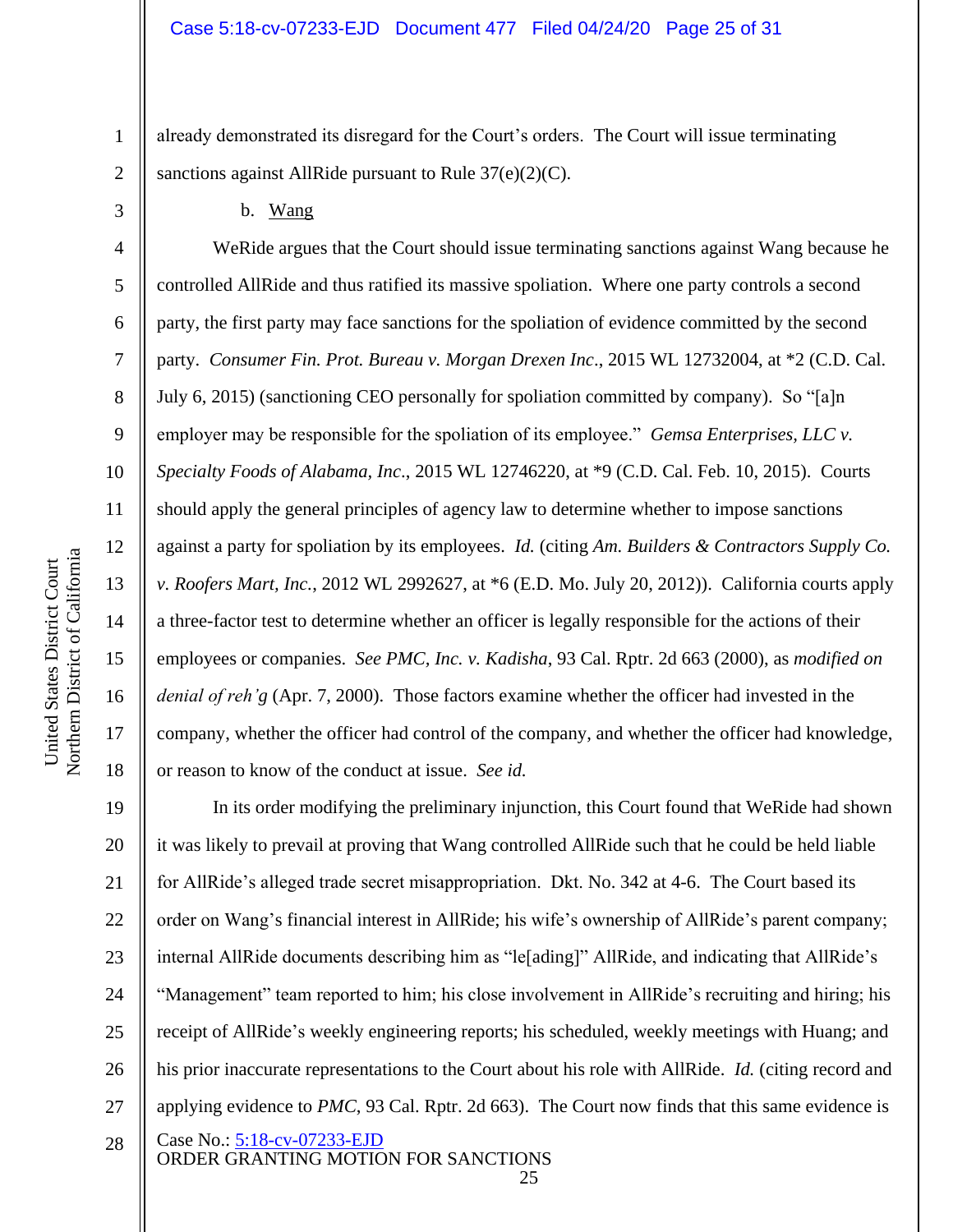1 sufficient to meet the first two *PMC* factors.

The third factor, whether Wang knew of, or had reason to know of, AllRide's spoliation is also satisfied. Wang's protestations that he had no knowledge of AllRide's email practices do not move the Court. The Court notes that it has already found that Wang has made representations to the Court that were "at best inaccurate." Dkt. No. 342 at 3. Here, the facts do not support Wang's statements. He has both controlled AllRide and been its codefendant in this litigation. Shortly after the original complaint was filed, AllRide deleted Wang's first @allride.ai email account. AllRide and Kaizr subsequently created and then destroyed at least two additional email accounts for Wang. One of those email accounts used a fake name. Just days after the preliminary injunction issued, AllRide deleted his wife's email account and then created a new one for her that also used an alias. Also after the preliminary injunction, Wang—who at the time was not yet officially the CEO—introduced DingTalk to AllRide and instructed AllRide that they "better" use it. Wang tries to nitpick each of these facts, but taken together, they show that Wang was in a position of authority and or control and therefore must have had knowledge of AllRide's spoliation. The Court finds that AllRide was Wang's agent when it engaged in mass spoliation. The Court will issue terminating sanctions against Wang.

Having found that terminating sanctions should issue based on AllRide's spoliation, the Court does not consider WeRide's other arguments for sanctioning Wang.

c. Huang

20 21 22 23 24 WeRide alleges that before it filed the complaint but after Huang's duty to preserve arose, he spoliated the WeRide-issued Lenovo laptop, the WeRide-issued MacBook and his personal laptop that he turned into an Apple store, and that after the preliminary injunction issued, he spoliated source code files and folders saved to the computer that he was ordered to turn over to WeRide.

25

### i. Rule 37(b)

Case No.: 5:18-cv-07233-EJD 26 27 28 Starting with the source code Huang modified after the preliminary injunction issued, the Court finds that terminating sanctions are appropriate under Rule 37(b). The preliminary

ORDER GRANTING MOTION FOR SANCTIONS 26

2

3

4

5

6

7

8

9

10

11

12

13

14

15

16

17

18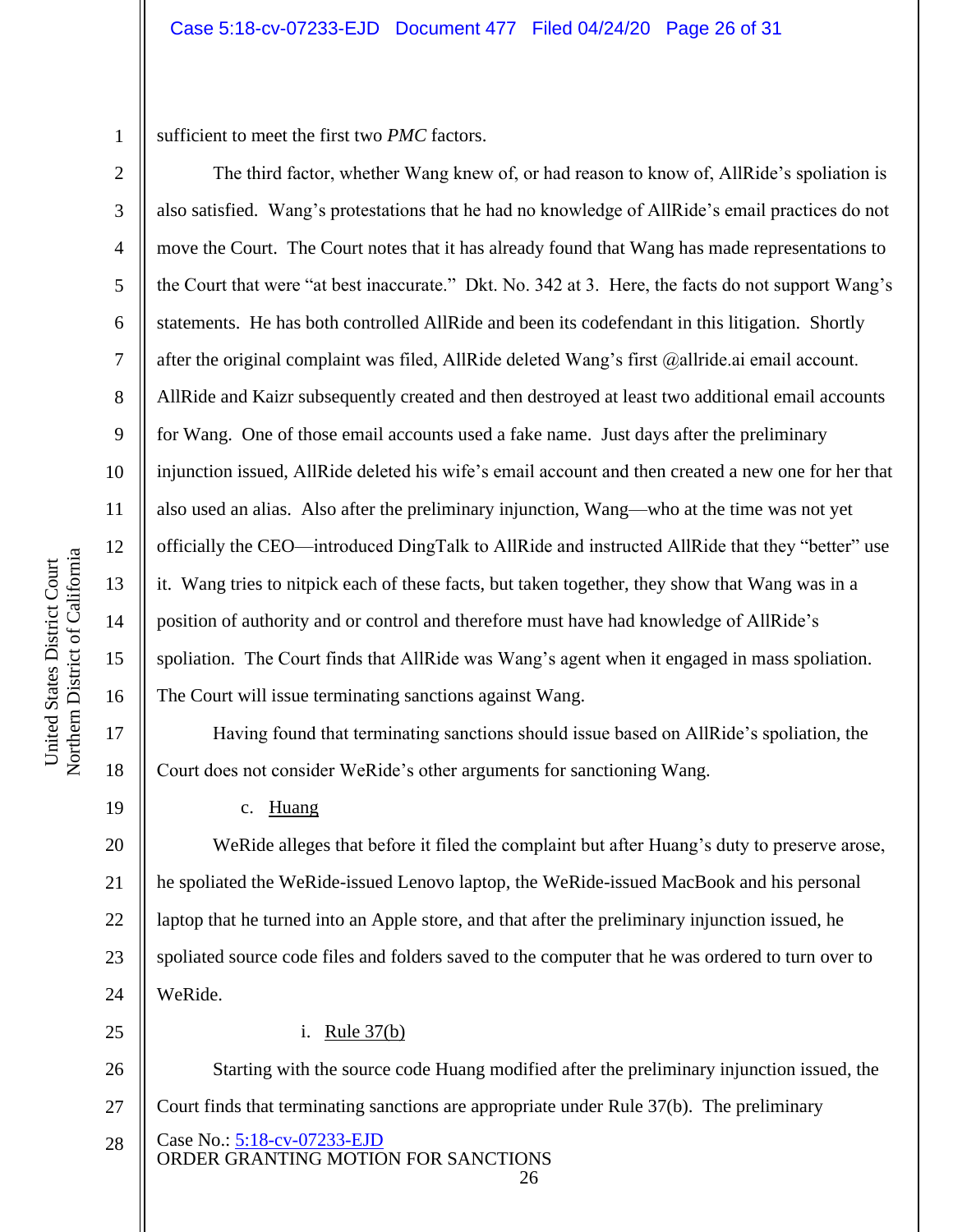### Case 5:18-cv-07233-EJD Document 477 Filed 04/24/20 Page 27 of 31

1

2

3

4

5

6

7

8

9

10

11

12

13

14

15

16

17

18

19

20

21

injunction, which was issued on March 22, 2019, specifically stated that Huang and the other bound parties were prohibited from "[d]estroying, . . . disposing, deleting, removing or altering any . . . computer files, . . . hard drives, disk drives, . . . [or] data . . . relating in any way to WeRide or WeRide Confidential Information . . . [or] relating in any way to source code written, developed, edited, reviewed, or used by Defendants." Dkt. 116 at 24-25. The Court also ordered to make his current devices available to WeRide for inspection by March 26, 2019. WeRide's computer forensics expert, Kunkel, examined Huang's AllRide-issued laptop and concluded that Huang had modified over one thousand source code files on March 24 and 25. Kunkel Decl. ¶¶ 6- 10. AllRide's expert opined that the code remaining on the surrendered laptop was "not an arrangement of code that a programmer would use." Landes Ex. 45 ¶12.

Huang argues that the Court should disregard Kunkel's analysis because his process also indicated that some files on the laptop had impossible (*i.e.*, future) timestamps. The Court rejects this argument for two reasons. First, Kunkel adequately explains that such glitches are "not uncommon" and "are not an indication of faulty forensics analysis or tools." Dec. 12, 2019 Kunkel Decl. ¶ 4. While Huang retained three computer forensics experts, none questioned Kunkel's forensic analysis on this ground. Second, none of the files with impossible timestamps are relevant to the litigation. *Id.* Huang also argues that because the source code found on his laptop was open source code, he did not violate the preliminary injunction by modifying it. The Court rejects this argument. It may be open source code, but Huang modified it on his AllRideissued laptop. It is therefore "source code . . . reviewed, or used by Defendants." Dkt. No. 116 at 24-25.

22 23 24 25 Kunkel's conclusion that Huang modified source code on March 24 and 25 coupled with the undisputed conclusion of two experts that the remaining source code was useless is sufficient evidence for the Court to conclude that Huang spoliated the source code that had been on his computer before March 24.

Case No.: 5:18-cv-07233-EJD ORDER GRANTING MOTION FOR SANCTIONS 26 27 28 Because Huang violated the preliminary injunction, the Court finds that the threshold requirement for sanctions under Rule 37(b) is met. Fed. R. Civ. P. 37(b); *Williams*, 2013 WL

<sup>27</sup>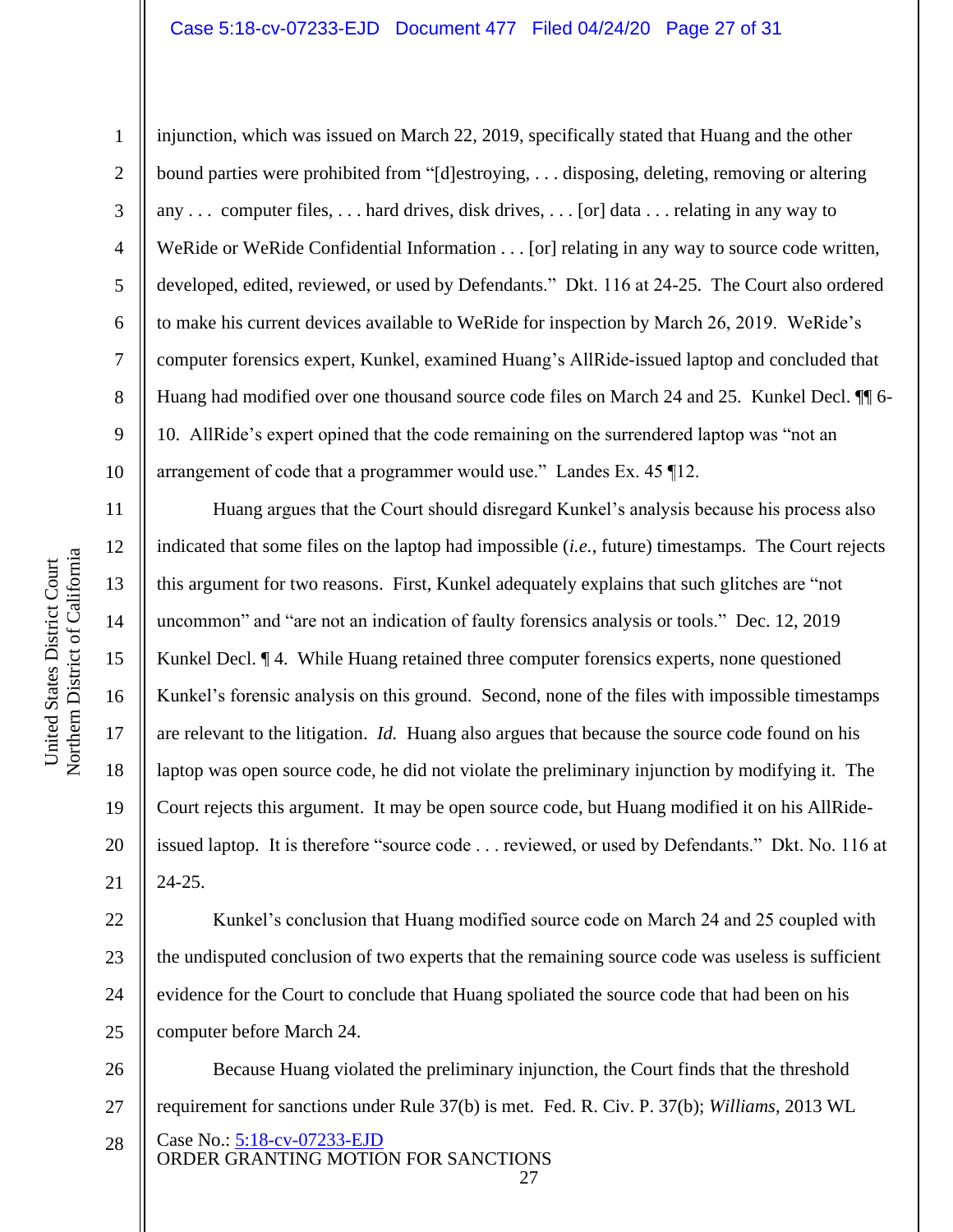2

3

4

5

6

7

8

9

10

11

12

13

14

15

16

17

18

19

20

21

22

23

24

3157910, at \*4. Further, the preliminary injunction directly informed Huang that he should not delete or alter files related to WeRide's confidential information or AllRide's source code, and then he did exactly that. His conduct satisfies the willfulness requirement. *Leon*, 464 F.3d at 958 The Court finds that the first two *Leon* factors favor terminating sanctions because Huang violated the Court's preliminary injunction. *Valley Engineers*, 158 F.3d at 1057.

As to the prejudice factor, the Court has already discussed—in § III.a.i.B—how evidence concerning the source code actually used by AllRide is critical to WeRide's trade secrets claims. The Court further finds that the spoliation of these source code files has severely prejudiced WeRide's case against Huang. This spoliation robbed WeRide of the opportunity to discover the source code that Huang and AllRide were using in the spring of 2019—three months before AllRide would make the Produced Code available to WeRide. Combined with AllRide's spoliation of email, the spoliation of this source code has robbed WeRide of any chance to test AllRide's offered theory of independent development and to affirmatively prove its case. The third factor weighs heavily in favor of terminating sanctions.

As with AllRide's spoliation, the Court finds that while the fourth *Leon* factor generally disfavors terminating sanctions, the prejudice to WeRide is so great that a thorough and fair decision on the merits cannot be reached after Huang's spoliation of this source code. The Court finds that the third factor outweighs the public policy in favor of resolving cases on their merits.

Finally, the Court finds that no lesser sanction would suffice. To begin, Huang has already violated the preliminary injunction, indicating that he would likely disregard a warning from the Court. Additionally, as with AllRide's spoliation, Huang's spoliation has greatly prejudiced WeRide's ability to affirmatively prove its case. Thus, excluding evidence from Huang cannot cure the prejudice. *See Leon*, 464 F.3d at 960. And jury instructions will not suffice because WeRide would be unable counter Huang if he rebutted those instructions. *See id.*

25 26 The Court will issue terminating sanctions against Huang for his spoliation of the source code on his surrendered laptop in violation of the preliminary injunction.

27

#### Case No.: 5:18-cv-07233-EJD ORDER GRANTING MOTION FOR SANCTIONS 28 28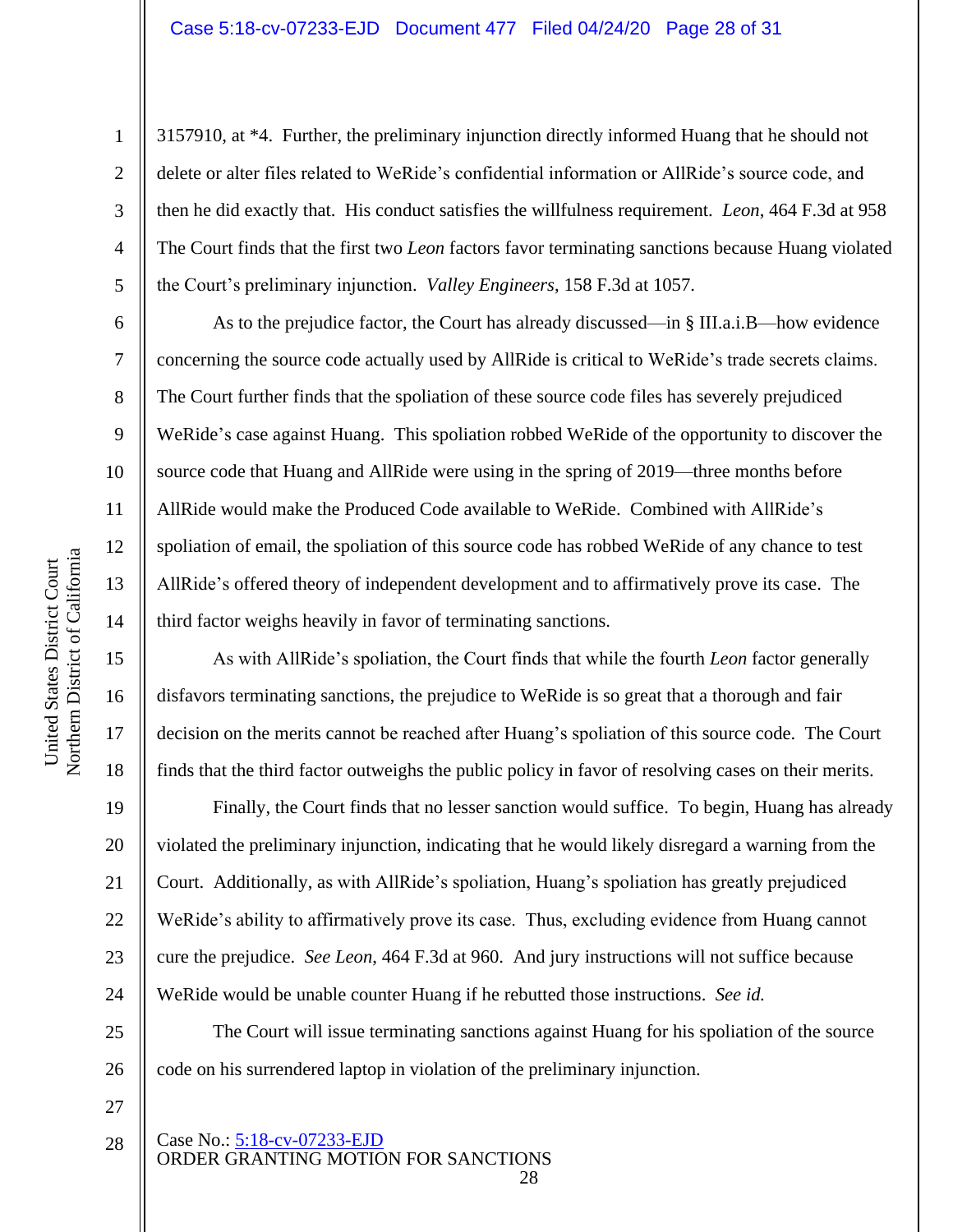### ii. Rule 37(e)

Terminating sanctions against Huang are also appropriate under Rule 37(e) for his destruction of ESI on his two WeRide-issued laptops, the personal laptop he returned to an Apple store, and the AllRide-issued laptop discussed above.

As to the first prong of Rule 37(e), Huang argues that he was under no duty preserve until he received WeRide's demand letter in the middle of November 2018, therefore he was under no duty to preserve the WeRide-issued laptops or his personal laptop. *See Porter*, 2018 WL 4215602, at \*3. The Court disagrees. "The duty to preserve evidence begins when litigation is pending or reasonably foreseeable." *Freedom Equity*, 2016 WL 5870218, at \*3. Indeed, the duty may arise "before litigation when a party should reasonably know that evidence may be relevant to anticipated litigation." *Nation v. Ducey*, 2016 WL 7338341, at \*7 (D. Ariz. Dec. 19, 2016). Here, AllRide created the kun.huang@allride.ai email account and the test@allride.ai email account, which Huang accessed, in July 2018 while he was still employed by WeRide. He attempted to recruit WeRide employees to join AllRide while still employed by WeRide. WeRide terminated his employment for soliciting WeRide employees on July 31, 2018. Over the next two days, he conducted internet searches for the consequences of soliciting employees. In such circumstances, a reasonable person would understand that litigation was foreseeable as of July 31, 2018. Accordingly, the Court finds that Huang was under a duty to preserve the two WeRide-issued laptops, his personal laptop, and the source code on the AllRide-issued laptop. *See Porter*, 2018 WL 4215602, at \*3; *see also Ducey*, 2016 WL 7338341, at \*7; *Crown Battery Mfg. Co. v. Club Car, Inc*., 185 F. Supp. 3d 987, 998 (N.D. Ohio 2016).

Case No.: 5:18-cv-07233-EJD ORDER GRANTING MOTION FOR SANCTIONS 22 23 24 25 26 27 28 The Court finds that the second factor also weighs in favor of terminating sanctions because Huang failed to take reasonable steps to preserve the ESI on those computers. He admits to wiping the WeRide-issued MacBook, to deleting files on the WeRide-issued Lenovo, and to returning his personal MacBook to an Apple store. As to the source code on his AllRide-issued laptop, he claims that his periodic backups show that he tried to preserve that ESI as well. However, each backup only saved a portion of his hard drive. Dec. 12, 2019 Kunkel Decl. 16.

29

1

2

3

4

5

6

7

8

9

10

11

12

13

14

15

16

17

18

19

20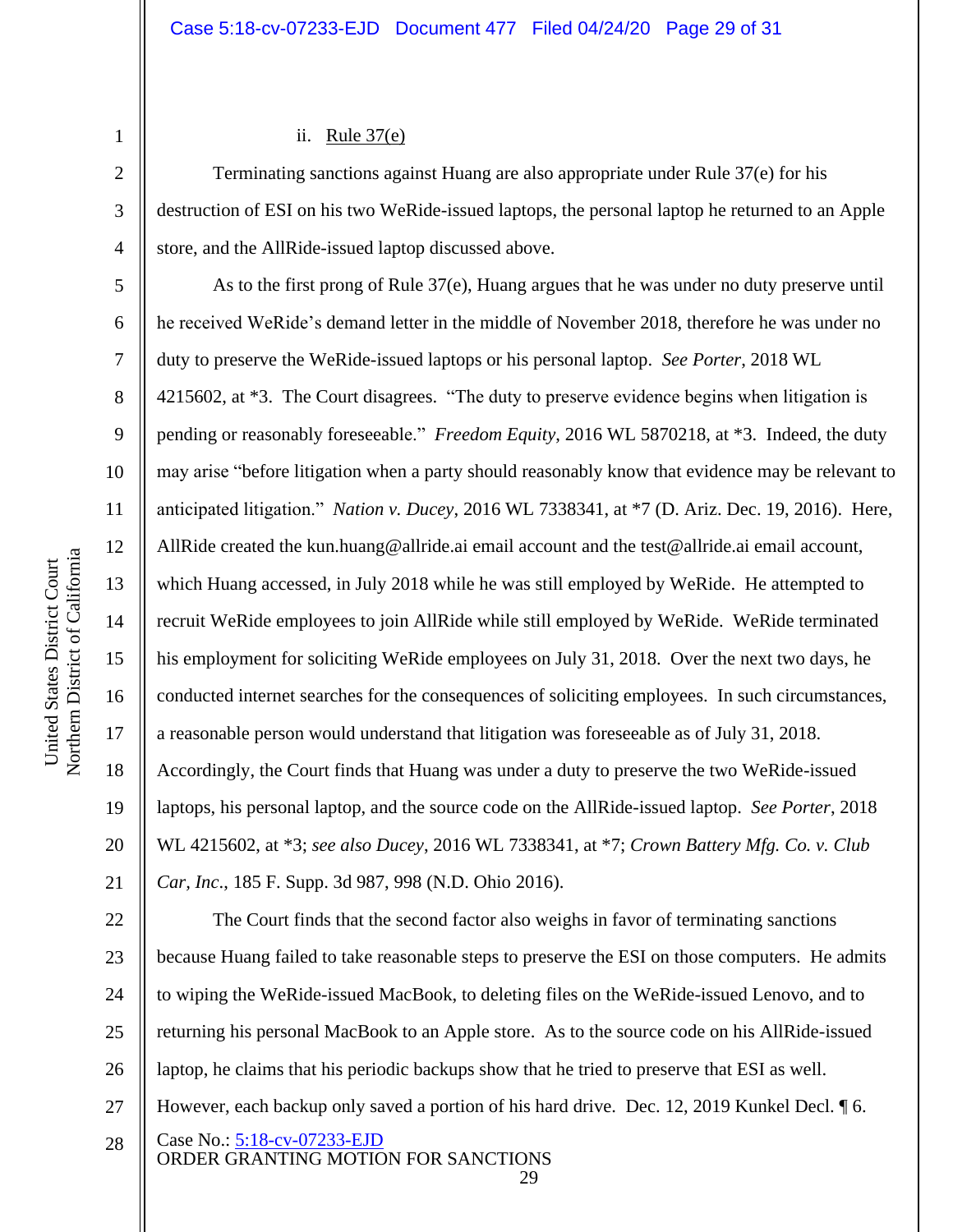Further, the most recent backup to when he surrendered the laptop occurred on March 18. *Id.* So, any changes to the laptop's ESI between March 18 and March 26 were not saved. The Court finds that the second factor supports issuing sanctions.

Huang does not argue that the ESI from these devices has been recovered or can be found from other sources. The third factor has been met.

Finally, from a review of the evidence on the whole, WeRide has carried its burden to show that Huang acted with the intent to deprive WeRide of access to the ESI for this litigation. He spoliated the WeRide-issued laptops after he was terminated but before returning them. He reformatted the WeRide-issued MacBook making it impossible for WeRide to recover any data from that device. The evidence also strongly suggests that Huang turned in his personal laptop because Wang received WeRide's cease-and-desist letter. Wang and Huang were in frequent contact through their work for AllRide. Wang played a key role in recruiting Huang to AllRide. *See* Dkt. No. 116 at 6; 342 at 5-6. After Huang joined AllRide, he instructed AllRide's engineers to send weekly reports to him and Wang. He and Wang had weekly meetings scheduled. Dkt. No. 342 at 6. Apple's receipt for Huang returning the MacBook describes the laptop as "working." *See* Landes Ex. 55 ¶ 16 & Ex. B. The fact that he returned a working laptop on the same day that Wang received WeRide's letter strongly implies that he did so in order cover his tracks. Finally, by the time the preliminary injunction issued, Huang would have understood the importance to this litigation of the source code used by AllRide. The preliminary injunction explicitly forbade him from "altering" source code that had been "reviewed" by him or AllRide. Despite that, he altered the source code saved to his AllRide-issued laptop so that it was not arranged in a coherent manner. Each instance of spoliation by Huang is directly tied to an event leading to, or occurring in this litigation. The Court finds that all of this supports the finding that Huang acted with intent.

Case No.: 5:18-cv-07233-EJD 25 26 For the same reasons that a sanction less severe than terminating sanctions was not appropriate under Rule 37(b), a lesser sanction is not appropriate here. Huang spoliated critical evidence; that loss has prejudiced WeRide's ability to raise its affirmative case against Huang and

30

1

2

3

4

5

6

7

8

9

10

11

12

13

14

15

16

17

18

19

20

21

22

23

24

27

ORDER GRANTING MOTION FOR SANCTIONS